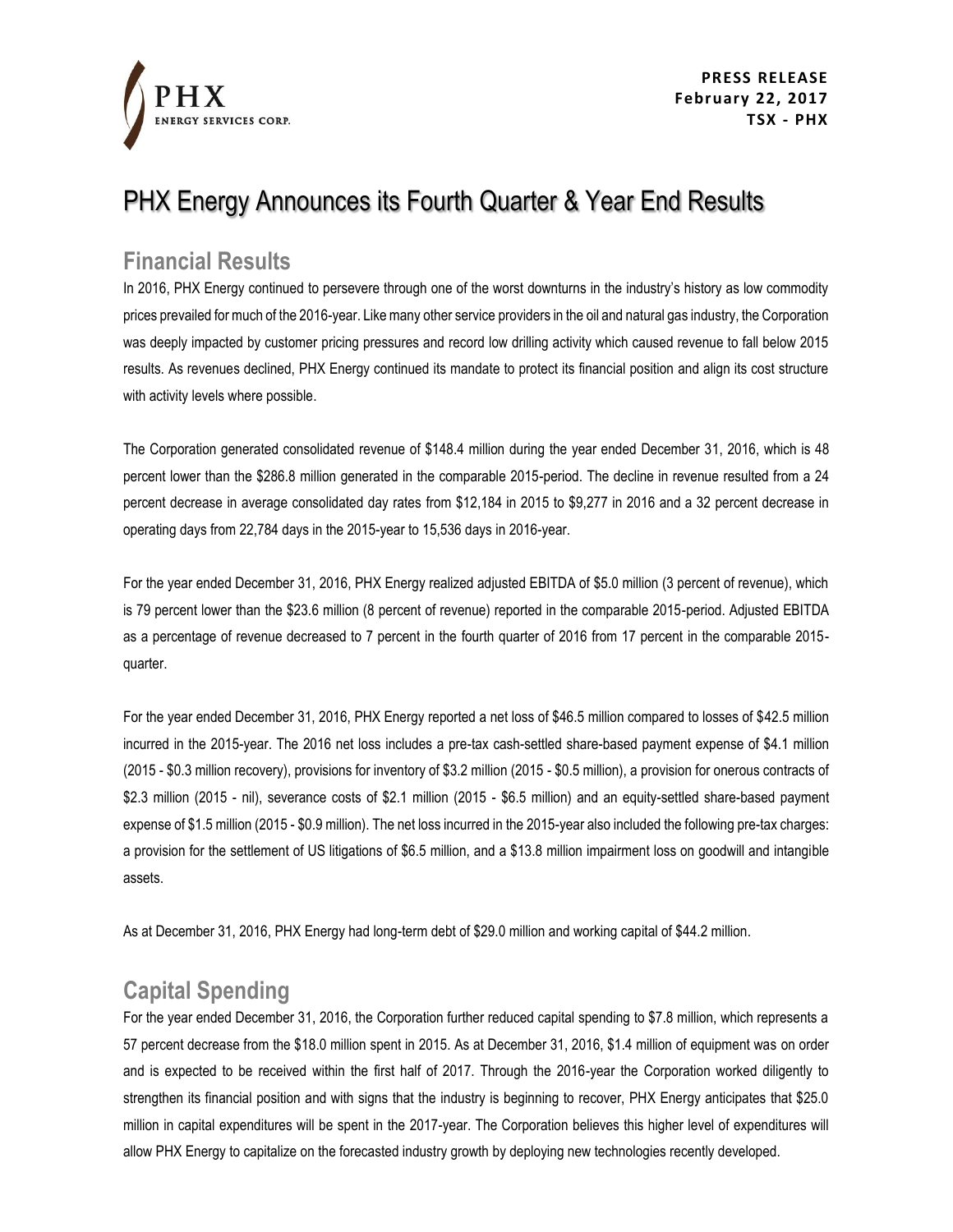## **Equity Financings**

On June 28, 2016, PHX Energy closed a bought deal financing for aggregate proceeds of \$23.3 million. An aggregate of 8,625,000 common shares of the Corporation were issued at a price of \$2.70 per common share. Concurrent with the closing of the public offering, certain directors, officers, employees and consultants of PHX Energy purchased a total of 495,407 common shares at a price of \$2.70 per share on a private placement basis. The gross proceeds from the public offering and concurrent private placement totaled to approximately \$24.6 million.

Subsequent to December 31, 2016, on February 2, 2017, the Corporation completed a bought-deal financing in which 7,187,500 common shares were issued at a price of \$4.00 per common share for gross proceeds of \$28.8 million. Concurrent with the closing of the public offering, certain officers, directors and employees of PHX Energy and their associates participated in a private placement purchasing an additional 500,000 common shares at a price of \$4.00 per common share for gross proceeds to the Corporation of \$2.0 million. The gross proceeds from the public offering and concurrent private placement totaled approximately \$30.8 million

|                                                   |             | Three-month periods ended December 31, |          |            | Years ended December 31, |          |  |
|---------------------------------------------------|-------------|----------------------------------------|----------|------------|--------------------------|----------|--|
|                                                   | 2016        | 2015                                   | % Change | 2016       | 2015                     | % Change |  |
| <b>Operating Results</b>                          | (unaudited) | (unaudited)                            |          |            |                          |          |  |
| Revenue                                           | 46,629      | 56,138                                 | (17)     | 148,401    | 286,780                  | (48)     |  |
| Net loss                                          | (15,074)    | (3,782)                                | n.m.     | (46, 517)  | (42, 489)                | 9        |  |
| Loss per share - diluted                          | (0.30)      | (0.09)                                 | n.m.     | (1.01)     | (1.10)                   | (8)      |  |
| Adjusted EBITDA (1)                               | 3,182       | 9,662                                  | (67)     | 5,048      | 23,631                   | (79)     |  |
| Adjusted EBITDA (1) per share - diluted           | 0.06        | 0.23                                   | (74)     | 0.11       | 0.61                     | (82)     |  |
| Adjusted EBITDA (1) as a percentage of<br>revenue | 7%          | 17%                                    |          | 3%         | 8%                       |          |  |
| <b>Cash Flow</b>                                  |             |                                        |          |            |                          |          |  |
| Cash flows from operating activities              | 359         | 18,353                                 | (98)     | 5,091      | 61,303                   | (92)     |  |
| Funds from operations (1)                         | 2,060       | 9,529                                  | (78)     | 559        | 13,846                   | (96)     |  |
| Funds from operations per share $-$ diluted $(1)$ | 0.04        | 0.23                                   | (83)     | 0.01       | 0.36                     | (97)     |  |
| Dividends paid                                    |             | 137                                    | (100)    | 416        | 12,818                   | (97)     |  |
| Dividends per share (2)                           |             | 0.033                                  | (100)    | 0.01       | 0.383                    | (97)     |  |
| Capital expenditures                              | 2,555       | 873                                    | n.m.     | 7,811      | 18,029                   | (57)     |  |
|                                                   |             |                                        |          |            |                          |          |  |
| Financial Position, December 31,                  |             |                                        |          |            |                          |          |  |
| Working capital                                   |             |                                        |          | 44,230     | 61,041                   | (28)     |  |
| Long-term debt                                    |             |                                        |          | 29,014     | 60.000                   | (52)     |  |
| Shareholders' equity                              |             |                                        |          | 178,387    | 200,938                  | (11)     |  |
| Common shares outstanding                         |             |                                        |          | 50,810,721 | 41,567,023               | 22       |  |

*(Stated in thousands of dollars except per share amounts, percentages and shares outstanding)*

(1) Refer to non-GAAP measures section that follows the Outlook section

(2) Dividends paid by the Corporation on a per share basis in the period.

n.m. – not meaningful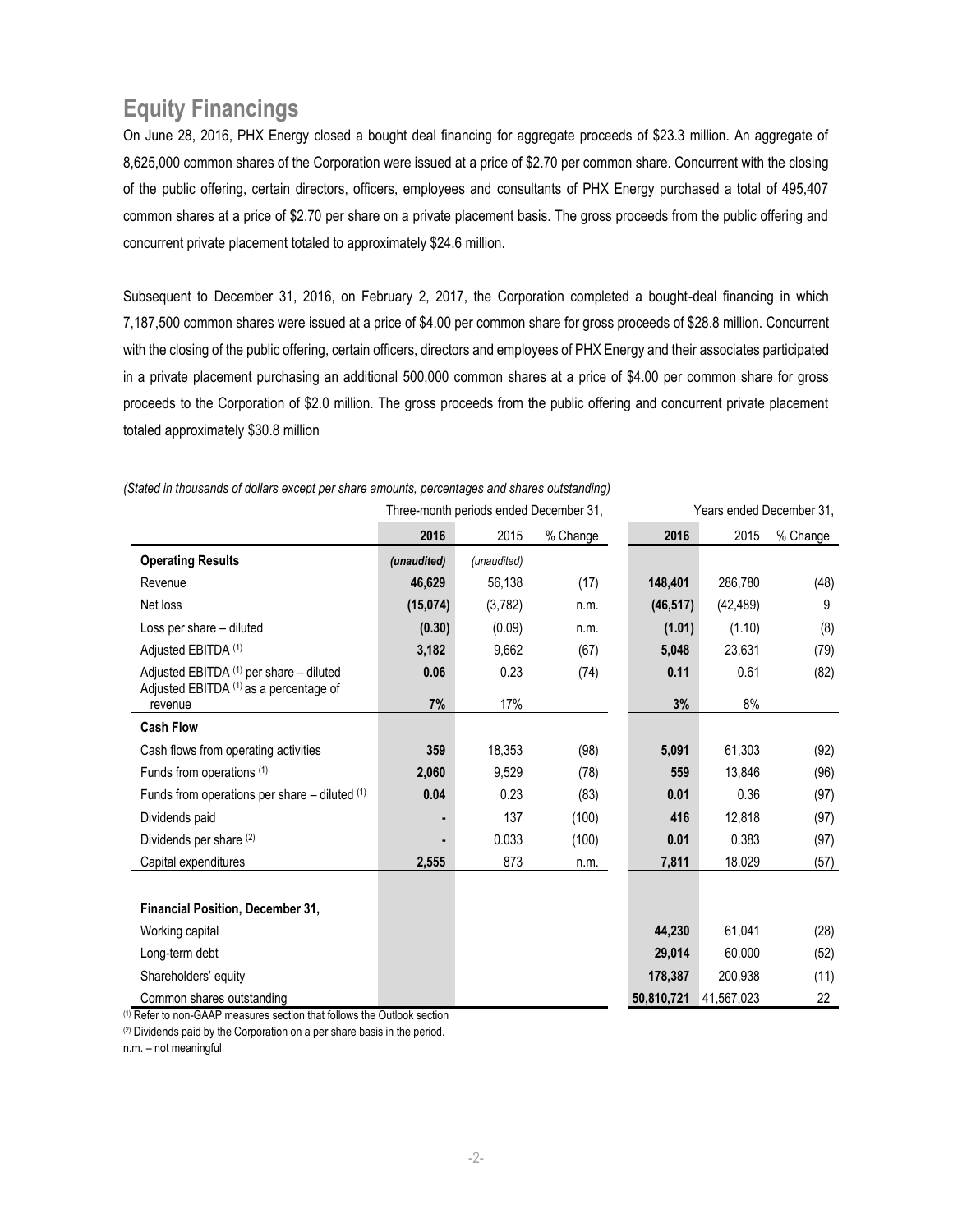#### **Non-GAAP Measures**

PHX Energy uses certain performance measures throughout this document that are not recognizable under Canadian generally accepted accounting principles ("GAAP"). These performance measures include adjusted earnings before interest, taxes, depreciation and amortization ("EBITDA"), adjusted EBITDA per share, funds from operations, funds from operations per share, and debt to covenant EBITDA ratio. Management believes that these measures provide supplemental financial information that is useful in the evaluation of the Corporation's operations and are commonly used by other oil and natural gas service companies. Investors should be cautioned, however, that these measures should not be construed as alternatives to measures determined in accordance with GAAP as an indicator of PHX Energy's performance. The Corporation's method of calculating these measures may differ from that of other organizations, and accordingly, these may not be comparable. Please refer to the non-GAAP measures section following the Outlook section for applicable definitions and reconciliations.

## **Cautionary Statement Regarding Forward-Looking Information and Statements**

This document contains certain forward-looking information and statements within the meaning of applicable securities laws. The use of "expect", "anticipate", "continue", "estimate", "objective", "ongoing", "may", "will", "project", "could", "should", "can", "believe", "plans", "intends", "strategy" and similar expressions are intended to identify forward-looking information or statements.

The forward-looking information and statements included in this document are not guarantees of future performance and should not be unduly relied upon. These statements and information involve known and unknown risks, uncertainties and other factors that may cause actual results or events to differ materially from those anticipated in such forward-looking statements and information. The Corporation believes the expectations reflected in such forward-looking statements and information are reasonable, but no assurance can be given that these expectations will prove to be correct. Such forward-looking statements and information included in this document should not be unduly relied upon. These forward-looking statements and information speak only as of the date of this document.

In particular, forward-looking information and statements contained in this document include, without limitation, delivery of capital expenditure items, the projected capital expenditures budget and how this budget will be funded, anticipated growth related to the deployment of new technologies, and projections related to Stream's future activity levels, profitability and financial performance.

The above are stated under the headings: "Capital Spending", "Segmented Information" and "Capital Resources". Furthermore all statements in the Outlook section of this document contains forward-looking statements.

In addition to other material factors, expectations and assumptions which may be identified in this document and other continuous disclosure documents of the Corporation referenced herein, assumptions have been made in respect of such forward-looking statements and information regarding, among other things: the Corporation will continue to conduct its operations in a manner consistent with past operations; the general continuance of current industry conditions; anticipated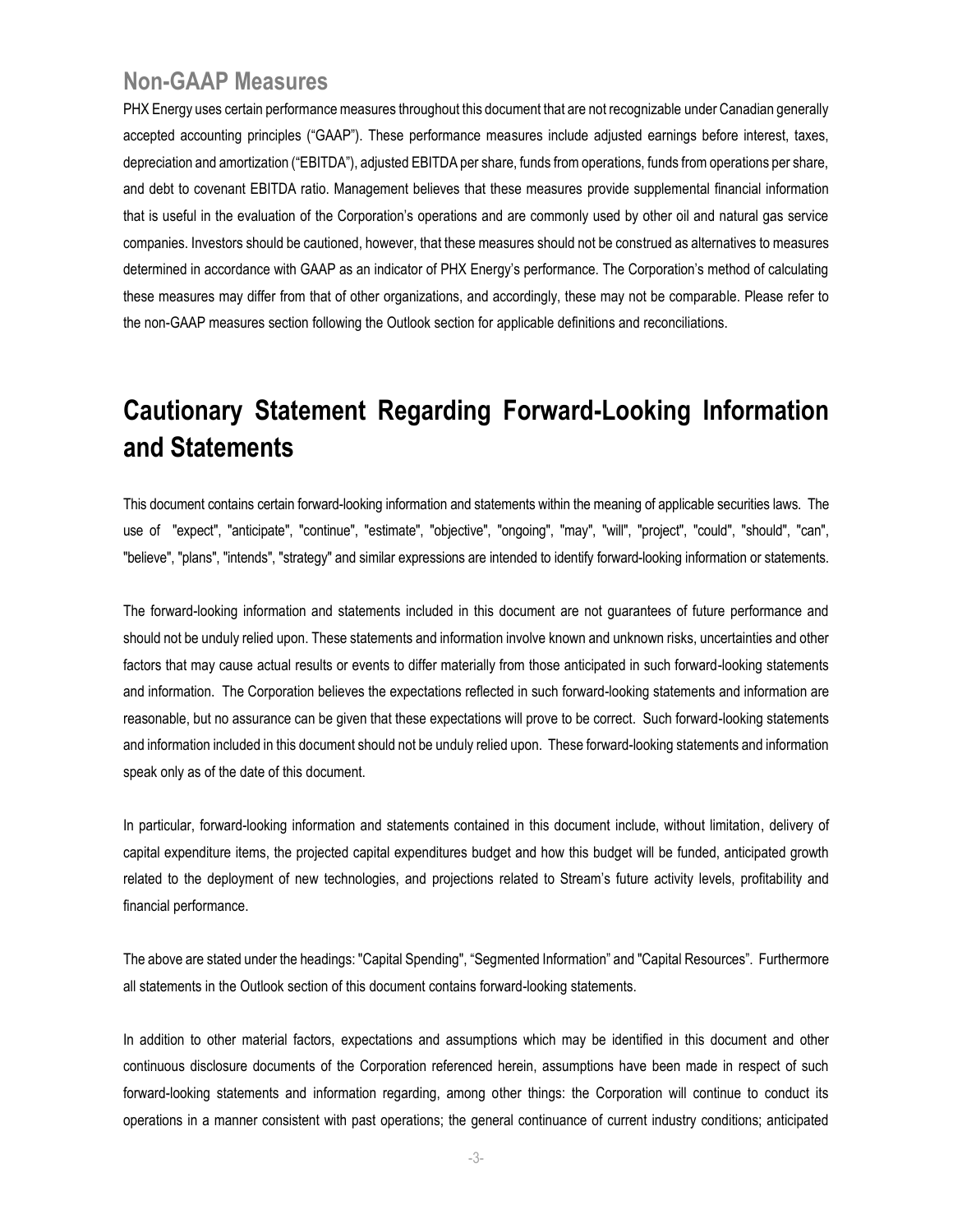financial performance, business prospects, impact of competition, strategies, the general stability of the economic and political environment in which the Corporation operates; exchange and interest rates; the continuance of existing (and in certain circumstances, the implementation of proposed) tax, royalty and regulatory regimes; the sufficiency of budgeted capital expenditures in carrying out planned activities; the availability and cost of labour and services and the adequacy of cash flow; debt and ability to obtain financing on acceptable terms to fund its planned expenditures, which are subject to change based on commodity prices; market conditions and future oil and natural gas prices; and potential timing delays. Although Management considers these material factors, expectations and assumptions to be reasonable based on information currently available to it, no assurance can be given that they will prove to be correct.

Readers are cautioned that the foregoing lists of factors are not exhaustive. Additional information on these and other factors that could affect the Corporation's operations and financial results are included in reports on file with the Canadian Securities Regulatory Authorities and may be accessed through the SEDAR website (www.sedar.com) or at the Corporation's website. The forward-looking statements and information contained in this document are expressly qualified by this cautionary statement. The Corporation does not undertake any obligation to publicly update or revise any forward-looking statements or information, whether as a result of new information, future events or otherwise, except as may be required by applicable securities laws.

#### **Revenue**

*(Stated in thousands of dollars)*

|         | Three-month periods ended December 31, |        |          | Years ended December 31, |         |          |
|---------|----------------------------------------|--------|----------|--------------------------|---------|----------|
|         | 2016                                   | 2015   | % Change | 2016                     | 2015    | % Change |
| Revenue | 46.629                                 | 56.138 |          | 148.401                  | 286.780 | (48)     |

For the three-month period ended December 31, 2016, consolidated revenue decreased 17 percent to \$46.6 million from \$56.1 million in the 2015-quarter. The decrease in revenue in the fourth quarter of 2016 as compared to 2015 was primarily the result of lower average consolidated day rates. For the three-month period ended December 31, 2016, average consolidated day rates, excluding the US motor rental division and the Stream division, were \$8,874 which is 23 percent lower than the 2015 period's day rates of \$11,508. The impact of the decreased consolidated average day rates was slightly offset by a 7 percent increase in PHX Energy's activity. In the fourth quarter of 2016, the Corporation achieved 5,074 operating days up from 4,763 days recorded in 2015-quarter.

Overall rig counts in North America in the fourth quarter of 2016 remained at some of the lowest levels seen in the past 30 years, although they did show improvement over the trough in the second and third quarters of the year. In Canada, this recovery did lead to a slight uptick in the rig count in the 2016-quarter as compared to the fourth quarter of 2015 whereas in the US, the rig count was 20 percent lower quarter-over-quarter. Horizontal and directional drilling continues to dominate the market representing 96 percent of the Canadian industry's operating days (2015 - 98 percent) and 88 percent of the US rigs running per day (2015 - 86 percent). (Source: Daily Oil Bulletin and Baker Hughes)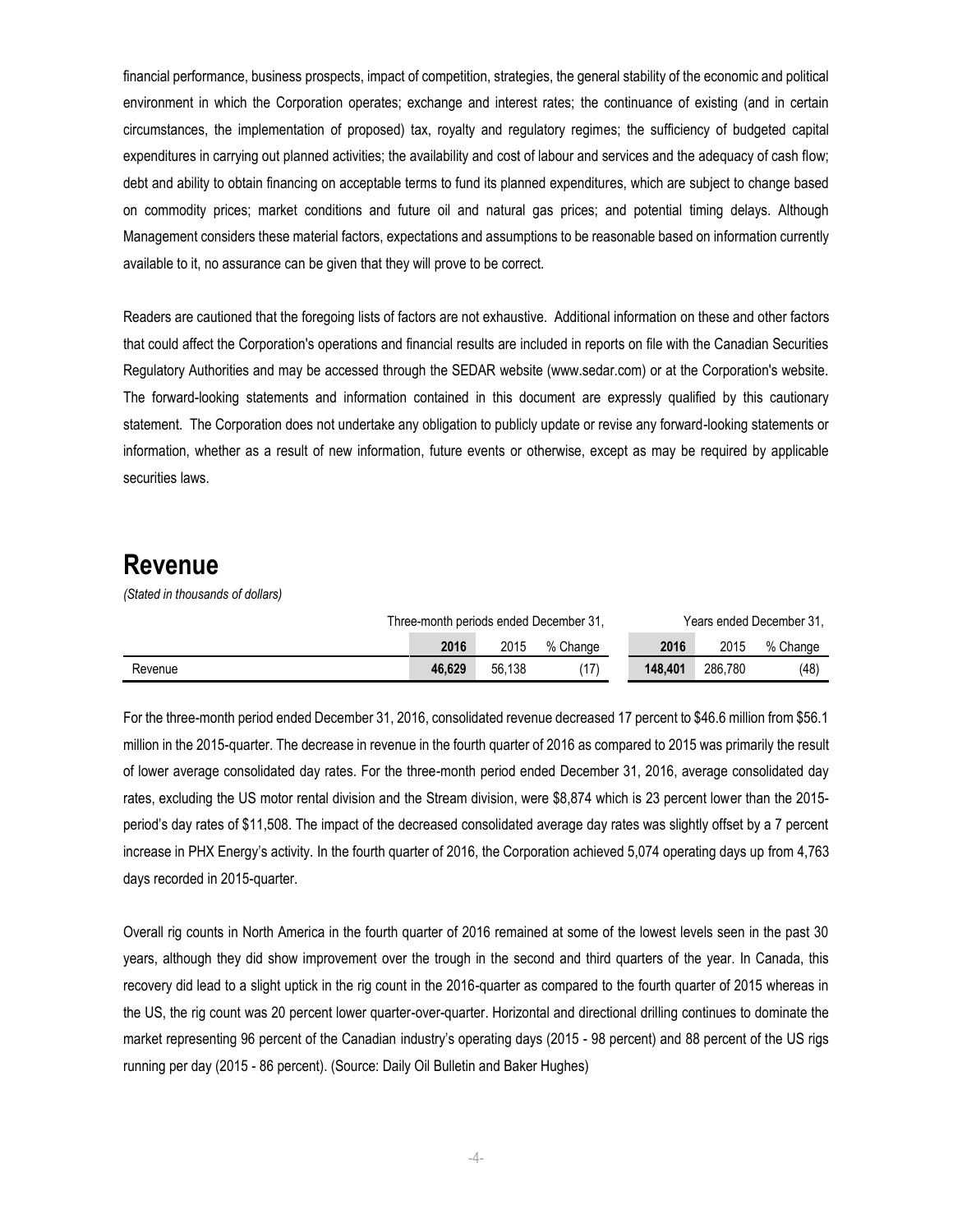For the year ended December 31, 2016, PHX Energy's consolidated revenue decreased to \$148.4 million, a 48 percent reduction from the \$286.8 million generated in the 2015-period. US and international revenue, as a percentage of total consolidated revenue, were 53 percent (2015 – 62 percent) and 11 percent (2015 – 8 percent), respectively. The decreased revenue for the year ended December 31, 2016, as compared to 2015, was the result of lower consolidated day rates and drilling activity. Excluding the US motor rental division and the Stream division, the average consolidated day rates for the 2016-year decreased by 24 percent to \$9,277 from \$12,184 in 2015. The 15,536 consolidated operating days generated in the 2016-year were 32 percent lower than the 22,784 days in 2015-year.

## **Operating Costs and Expenses**

*(Stated in thousands of dollars except percentages)*

|                                                                                | Three-month periods ended December 31, |        |          | Years ended December 31, |         |          |
|--------------------------------------------------------------------------------|----------------------------------------|--------|----------|--------------------------|---------|----------|
|                                                                                | 2016                                   | 2015   | % Change | 2016                     | 2015    | % Change |
| Direct costs                                                                   | 49.590                                 | 53.434 | (7)      | 172.495                  | 275.632 | (37)     |
| Gross profit (loss) as a percentage of revenue                                 | (6%)                                   | 5%     |          | (16%)                    | 4%      |          |
| Depreciation & amortization<br>(included in direct costs)                      | 10.886                                 | 14.454 | (25)     | 49.752                   | 48.283  |          |
| Gross profit as percentage of revenue<br>excluding depreciation & amortization | 17%                                    | 31%    |          | 17%                      | 21%     |          |

The Corporation continued to benefit from its cost reduction initiatives in the fourth quarter of 2016. Direct costs, comprised of field and shop expenses and depreciation and amortization of the Corporation's equipment, decreased by 7 percent to \$49.6 million from \$53.4 million in the 2015-quarter, while activity levels increased by 7 percent quarter-over-quarter. For the threemonth period ended December 31, 2016, gross loss as a percentage of revenue decreased to 6 percent as compared to a gross profit as a percentage of revenue of 5 percent in the comparative 2015-period.

For the three-month period ended December 31, 2016, depreciation and amortization decreased by 25 percent to \$10.9 million from \$14.5 million in the comparable 2015-period. This was a result of the lower capital spending throughout the 2016-year. Excluding depreciation and amortization, gross profit as a percentage of revenue also decreased in the fourth quarter of 2016 over the 2015-quarter. The lower gross profit margins in the 2016-quarter mainly resulted from the decline in average consolidated day rates that impacted the Corporation's revenues.

For the year ended December 31, 2016, direct costs decreased by 37 percent from \$275.6 million in the 2015-year to \$172.5 million. The decrease in direct costs is consistent with the 32 percent decline in the Corporation's year-over-year drilling activity. For the year ended December 31, 2016, gross loss, as a percentage of revenue, decreased to 16 percent as compared to a gross profit percentage of 4 percent in the comparative 2015-period. The gross loss margin in the 2016-year was mainly caused by lower revenues as compared to the 2015-year.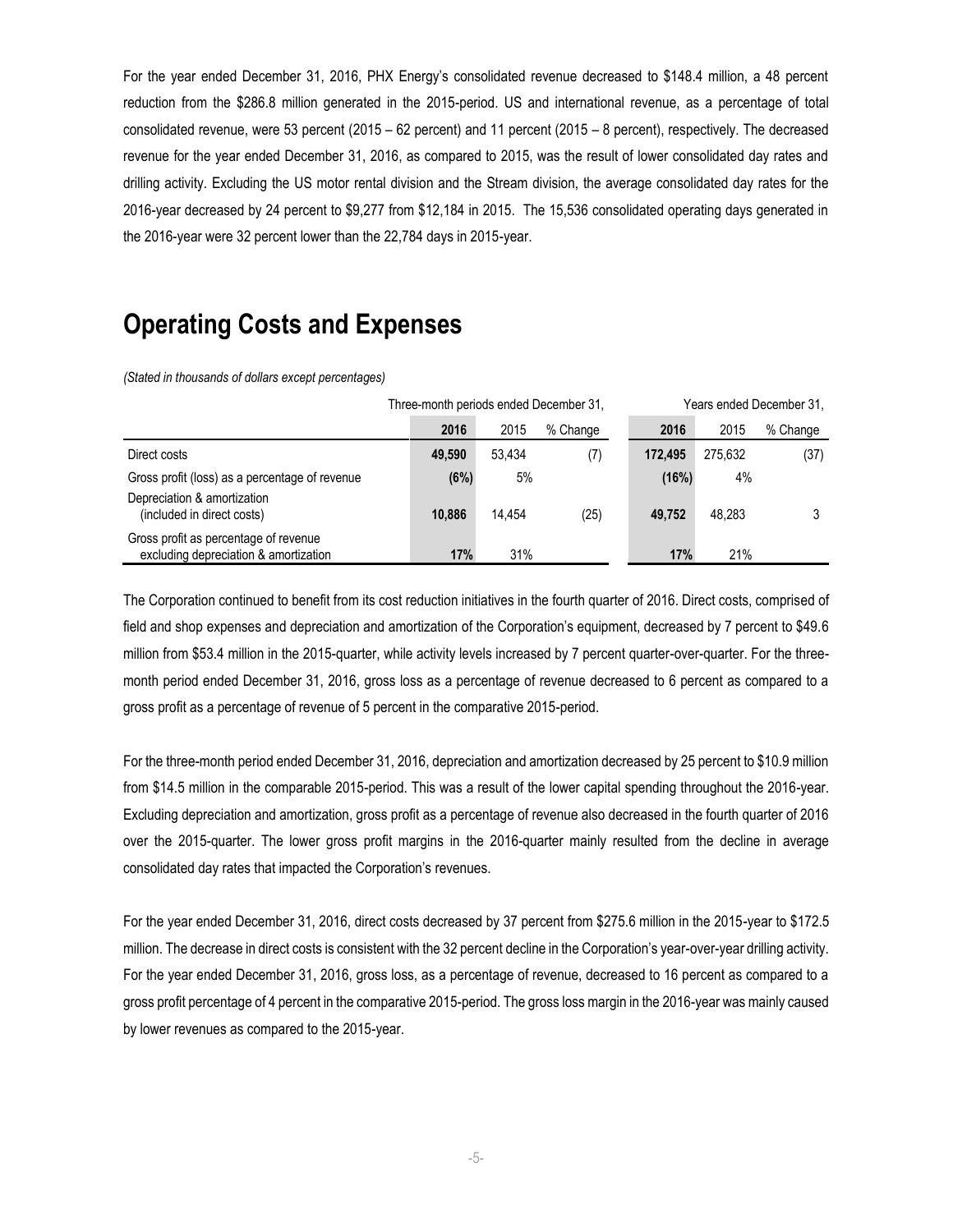Depreciation and amortization for the year ended December 31, 2016 increased by 3 percent over the comparable 2015 period. The increased depreciation and amortization in the 2016-year was primarily the result of the change to the estimated residual value of its drilling equipment, implemented in September of 2015. The effect of this change was a quarterly increase of \$4.0 million in depreciation and amortization expenses for the duration of the 2016-year. This increase was partially offset by reduced depreciation that resulted from assets being fully depreciated and lower capital spending in 2016.

For the year ended December 31, 2016, gross profit as a percentage of revenue, excluding depreciation and amortization, decreased to 17 percent as compared to 21 percent in 2015. The lower revenues that resulted from decreased average day rates and consolidated operating days were the primary cause for the change in the gross profit percentage.

|                                                                                                           | Three-month periods ended December 31, |       |          | Years ended December 31. |        |          |
|-----------------------------------------------------------------------------------------------------------|----------------------------------------|-------|----------|--------------------------|--------|----------|
|                                                                                                           | 2016                                   | 2015  | % Change | 2016                     | 2015   | % Change |
| Selling, general and administrative ("SG&A") costs                                                        | 9.914                                  | 7.664 | 29       | 31,628                   | 37,283 | (15)     |
| Equity-settled share-based payments<br>(included in SG&A costs)                                           | 165                                    | 58    | n.m.     | 1,542                    | 877    | 76       |
| Cash-settled share-based payments (recoveries)<br>(included in SG&A costs)                                | 1,585                                  | (70)  | n.m.     | 4,094                    | (305)  | n.m.     |
| Provision for onerous contracts                                                                           | 2,300                                  |       | 100      | 2,300                    |        | 100      |
| SG&A costs excluding equity and cash-settled share-<br>based payments and provision for onerous contracts |                                        |       |          |                          |        |          |
| as a percentage of revenue                                                                                | 13%                                    | 14%   |          | 16%                      | 13%    |          |

*(Stated in thousands of dollars except percentages)*

n.m. – not meaningful

SG&A costs for the three-month period ended December 31, 2016 were \$9.9 million as compared to \$7.7 million in the 2015 period. Included in SG&A costs for the 2016-period were equity-settled and cash-settled share-based payments of \$0.2 million (2015 - \$0.1 million) and \$1.6 million (2015 - \$0.1 million recovery), respectively. Additionally, SG&A costs for the 2016 threemonth period include a \$2.3 million provision for an onerous office lease contract (2015 – nil). Excluding the share-based payment amounts and the provision for onerous contracts, SG&A costs as a percentage of consolidated revenue were 13 percent in the 2016 three-month period compared to 14 percent in the 2015-quarter.

For the year ended December 31, 2016, SG&A costs decreased by 15 percent to \$31.6 million as compared to \$37.3 million in 2015. For the 2016-year, excluding equity-settled and cash-settled share-based payments of \$1.5 million (2015 - \$0.9 million) and \$4.1 million (2015 - \$0.3 million recovery), respectively, and a provision for onerous contracts of \$2.3 million (2015 – nil), SG&A costs as a percentage of consolidated revenue increased to 16 percent from 13 percent in the 2015-year. The increased percentage was mainly caused by lower revenues in 2016 as a portion of these costs are fixed. Included in SG&A costs for the year ended December 31, 2016 was severance costs of \$0.4 million (2015 - \$1.7 million).

The decrease in SG&A costs, in dollar terms, in both 2016-periods was mainly due to the Corporation's continued efforts to reduce personnel related costs and overall spending in-line with weak drilling activity and average day rates.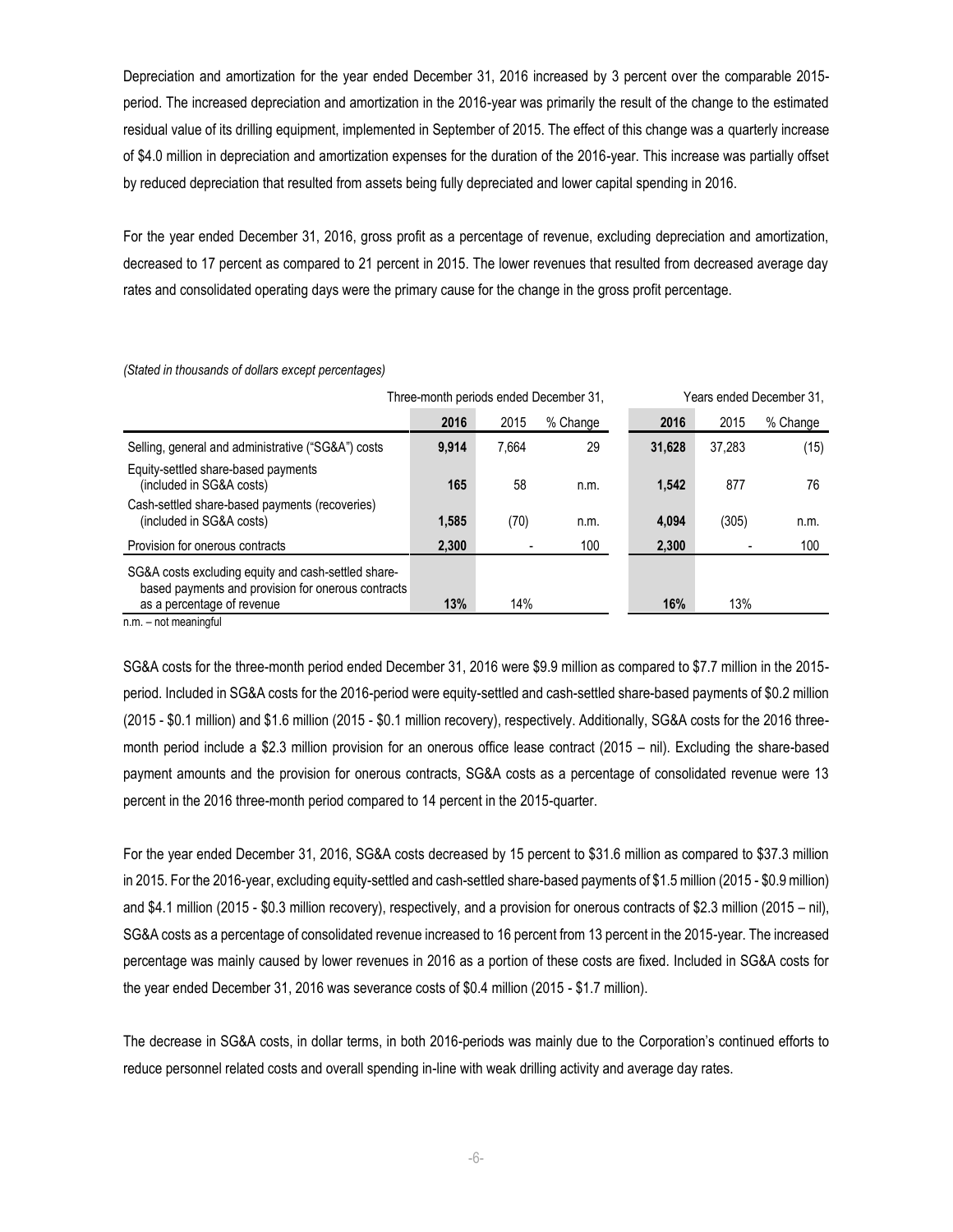Equity-settled share-based payments relate to the amortization of the fair values of issued options of the Corporation using the Black-Scholes model. In the three-month period ended December 31, 2016, equity-settled share-based payments increased from \$0.1 million in the fourth quarter of 2015 to \$0.2 million. For the year ended December 31, 2016, equity-settled sharebased payments in the amount of \$1.5 million increased by 76 percent compared to the 2015-year amount of \$0.9 million. The increased expense in both 2016-periods was generally a result of recognizing compensation expenses related to the large option grant completed in early 2016.

Cash-settled share-based retention awards are measured at fair value. In the fourth quarter of 2016, the related compensation expense was \$1.6 million as compared to a recovery of \$0.1 million in the 2015-quarter. For the year ended December 31, 2016, compensation expenses of \$4.1 million were recognized as compared to a recovery of \$0.3 million in 2015. The increase to the compensation expense in both 2016-periods was mainly attributable to the re-valuation of the retention awards based on the increase in PHX Energy's stock price from \$2.36 as at December 31, 2015 and \$3.75 as at September 30, 2016 to \$4.22 as at December 31, 2016.

*(Stated in thousands of dollars)*

|                                  |      |      | Three-month periods ended December 31. |       | Years ended December 31, |          |  |
|----------------------------------|------|------|----------------------------------------|-------|--------------------------|----------|--|
|                                  | 2016 | 2015 | % Change                               | 2016  | 2015                     | % Change |  |
| Research and development expense | 669  | 499  | 34                                     | 2.001 | 2.288                    | (13)     |  |

During the three-month period ended December 31, 2016, PHX Energy recognized research and development ("R&D") expenses amounting to \$0.7 million compared to \$0.5 million in the 2015-period. During both the 2016 and 2015-quarters, none of the R&D expenditures were capitalized as development costs.

For the year ended December 31, 2016, the Corporation reduced R&D expenditures by 13 percent to \$2.0 million (2015 - \$2.3 million), none of which were capitalized as development costs (2015 – nil). The decrease in R&D expenditures in the 2016 year is primarily due to the receipt of scientific research and experimental development tax credits totaling \$0.3 million in the second quarter of 2016.

*(Stated in thousands of dollars)*

|                 |      |      | Three-month periods ended December 31, |       | Years ended December 31. |          |  |
|-----------------|------|------|----------------------------------------|-------|--------------------------|----------|--|
|                 | 2016 | 2015 | % Change                               | 2016  | 2015                     | % Change |  |
| Finance expense | 502  | 642  | (22)                                   | 1.952 | 3.472                    | (44)     |  |

Finance expenses relate to interest charges on the Corporation's long-term and short-term bank facilities. For both the threemonth period and year ended December 31, 2016, finance charges decreased over the comparable 2015-periods as the Corporation continued to reduce its long-term and short-term borrowings.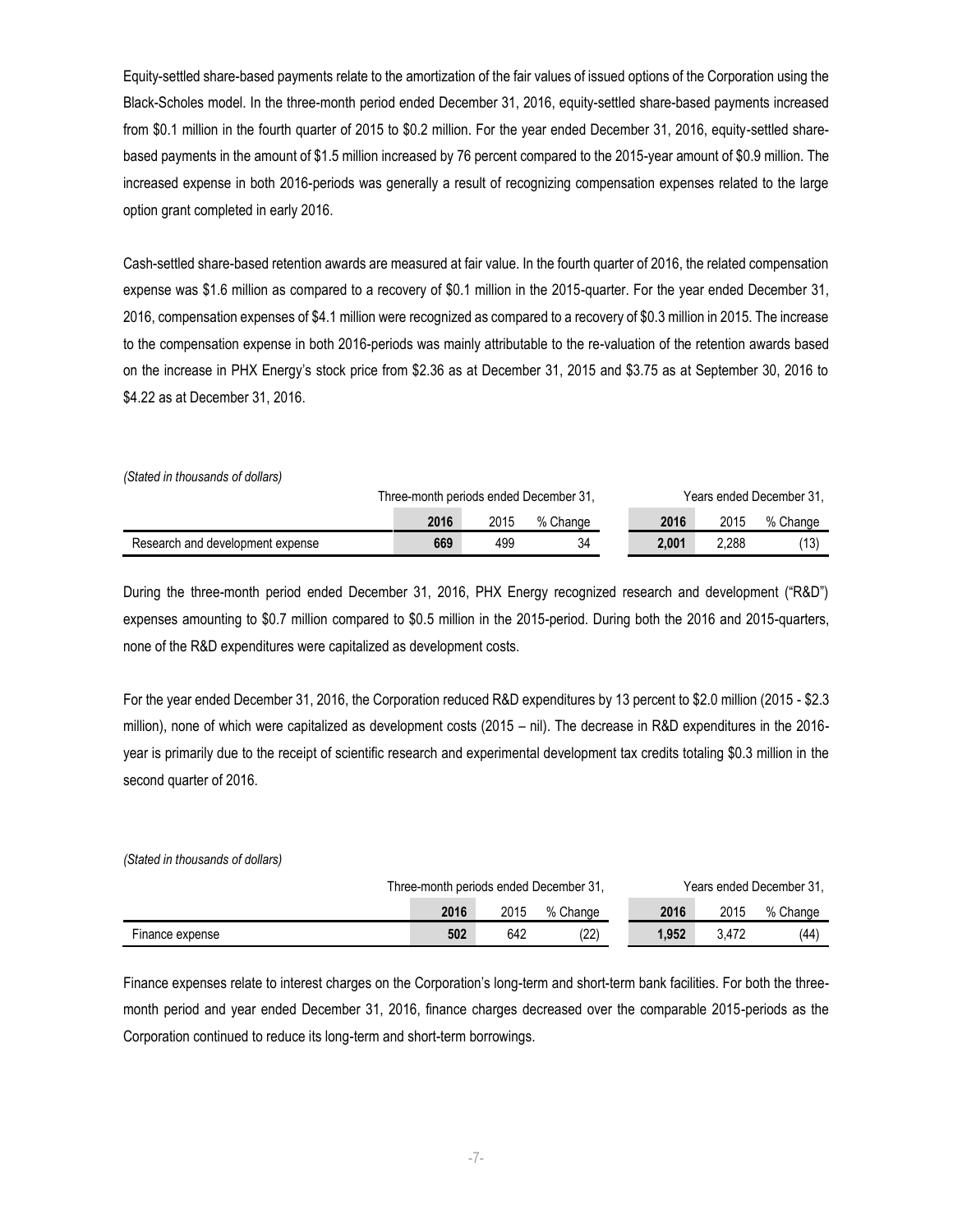*(Stated in thousands of dollars)*

|                                                      | Three-month periods ended December 31, |          | Years ended December 31, |          |  |
|------------------------------------------------------|----------------------------------------|----------|--------------------------|----------|--|
|                                                      | 2016                                   | 2015     | 2016                     | 2015     |  |
| Net gain (loss) on disposition of drilling equipment | (602)                                  | (1, 197) | 115                      | (4, 870) |  |
| Foreign exchange gain (loss)                         | (137)                                  | 466      | 30                       | 1,273    |  |
| Provision for bad debts                              | (173)                                  | (180)    | (369)                    | (218)    |  |
| Other expense                                        | (912)                                  | (911)    | (224)                    | (3, 815) |  |

For the three-month period and year ended December 31, 2016, other expenses were primarily comprised of losses on the disposition of drilling equipment of \$0.6 million (2015 - \$1.2 million) and a provision for bad debts of \$0.2 million (2015 - \$0.2 million), respectively. Losses on the disposition of drilling equipment typically result from any asset retirements that were made before the end of the equipment's useful life and self-insured down hole equipment losses. Gains typically result from insurance programs undertaken whereby proceeds for the lost equipment are at current replacement values, which are higher than the respective equipment's book value. In the 2016-quarter, the loss on disposition of drilling equipment resulted primarily from asset retirements. Provisions for bad debt in the 2016-year relate mainly to US accounts receivables.

#### *(Stated in thousands of dollars except percentages)*

|                                          | Three-month periods ended December 31, |         | Years ended December 31, |          |  |
|------------------------------------------|----------------------------------------|---------|--------------------------|----------|--|
|                                          | 2016                                   | 2015    | 2016                     | 2015     |  |
| Provision for (Recovery of) income taxes | 116                                    | (3,229) | (13, 383)                | (13,577) |  |
| Effective tax rates                      | (1%)                                   | 46%     | 22%                      | 24%      |  |

The provision for income taxes for the three-month period ended December 31, 2016 was \$0.1 million as compared to a recovery of income taxes of \$3.2 million in the 2015-period. For the year ended December 31, 2016, the recovery of income taxes was \$13.4 million as compared to \$13.6 million in 2015. The expected combined Canadian federal and provincial tax rate for 2016 was 27 percent. The effective tax rate in the three-month period ended December 31, 2016 was lower than the expected rate primarily due to the impact of an adjustment to the intercompany lease of drilling and other equipment between the Canadian and US segments of \$11.8 million. For the year ended December 31, 2016, the effective tax rate is lower than the expected rate mainly as a result of the effect of tax rates in foreign jurisdictions.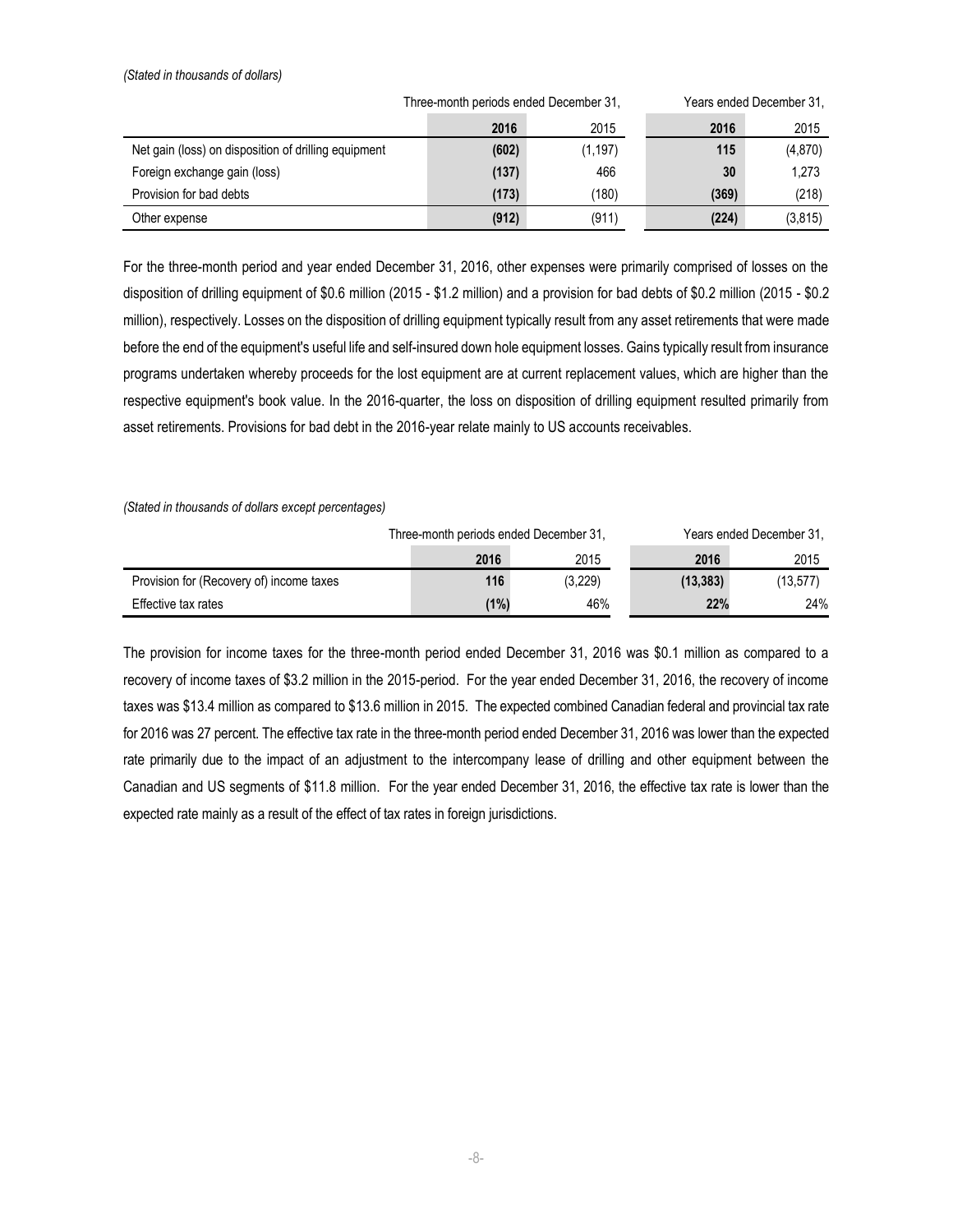*(Stated in thousands of dollars except per share amounts and percentages)*

|                                            |          |         | Three-month periods ended December 31, | Years ended December 31, |           |          |  |
|--------------------------------------------|----------|---------|----------------------------------------|--------------------------|-----------|----------|--|
|                                            | 2016     | 2015    | % Change                               | 2016                     | 2015      | % Change |  |
| Net loss                                   | (15,074) | (3,782) | n.m.                                   | (46, 517)                | (42, 489) |          |  |
| Loss per share – diluted                   | (0.30)   | (0.09)  | n.m.                                   | (1.01)                   | (1.10)    | (8)      |  |
| <b>Adjusted EBITDA</b>                     | 3.182    | 9.662   | (67)                                   | 5,048                    | 23,631    | (79)     |  |
| Adjusted EBITDA per share - diluted        | 0.06     | 0.23    | (74)                                   | 0.11                     | 0.61      | (82)     |  |
| Adjusted EBITDA as a percentage of revenue | 7%       | 17%     |                                        | 3%                       | 8%        |          |  |

As a result of weak drilling activity and lower average day rates across all of the Corporation's operating segments, the Corporation generated net losses for the three-month period and year ended December 31, 2016. Adjusted EBITDA as a percentage of revenue for the three-month period and year ended December 31, 2016 was 7 percent and 3 percent, respectively (2015 - 17 percent and 8 percent).

## **Segmented Information**

The Corporation reports three operating segments on a geographical basis throughout the Canadian provinces of Alberta, Saskatchewan, British Columbia, and Manitoba; throughout the Gulf Coast, Northeast and Rocky Mountain regions of the US; and internationally, mainly in Albania and Russia.

#### **Canada**

#### *(Stated in thousands of dollars)*

|                                    | Three-month periods ended December |         | 31.      |          | Years ended December 31, |          |  |
|------------------------------------|------------------------------------|---------|----------|----------|--------------------------|----------|--|
|                                    | 2016                               | 2015    | % Change | 2016     | 2015                     | % Change |  |
| Revenue                            | 19.581                             | 16.244  | 21       | 53.996   | 85.563                   | (37)     |  |
| Reportable segment loss before tax | (18.479)                           | (1,337) | n.m.     | (33.121) | (30,698)                 |          |  |

n.m. - not meaningful

For the three-month period ended December 31, 2016, PHX Energy's Canadian revenue increased by 21 percent to \$19.6 million from \$16.2 million in the 2015-quarter. The increased revenue was primarily attributed to higher activity levels quarterover-quarter. The 2,632 operating days generated in the 2016-quarter were 37 percent greater than the 1,923 days in the comparable 2015-period. In comparison, the number of total drilling days in the industry increased by 3 percent quarter-overquarter and the number of horizontal and directional wells increased by approximately 17 percent from 1,238 in the 2015 quarter to 1,450 in the 2016-quarter. (Source: Peter & Co. Limited & Daily Oil Bulletin)

The increase in the Corporation's activity in the quarter was however offset by lower average day rates, as weak commodity prices persisted and the Corporation continued to experience significant pricing pressures from its customers. Excluding Stream revenue of \$1.0 million, in the final quarter of 2016 day rates dropped 15 percent from \$8,296 in the 2015-quarter to \$7,064.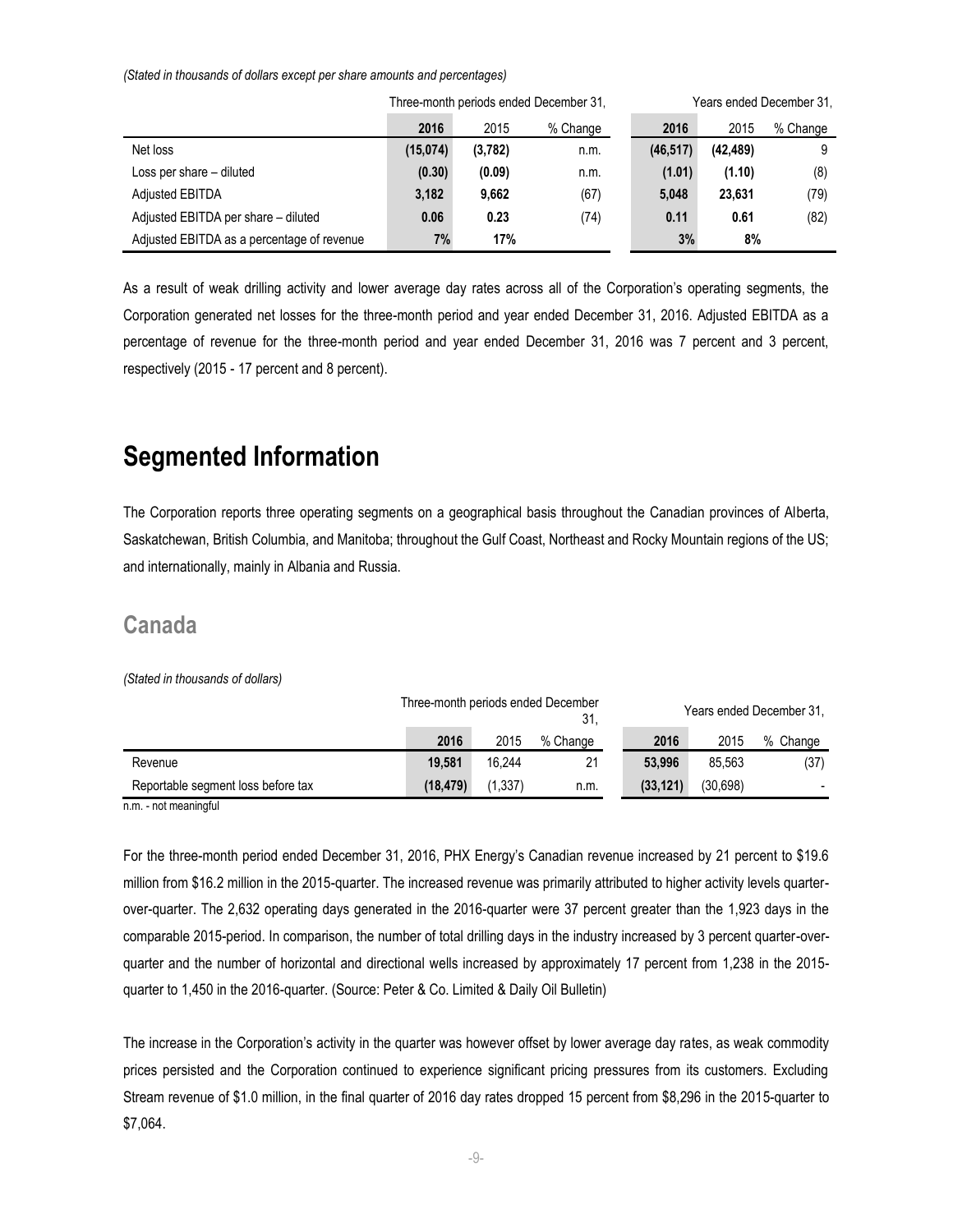PHX Energy grew its quarterly market share in Canada to approximately 25 percent, one of the highest levels in the Corporation's history. This is a testament to the level of performance its operations team provides at the well site, and the strong relationships its marketing team has formed. In the fourth quarter of 2016, PHX Energy's Canadian division was active in the Montney, Wilrich, Bakken, Shaunavon, and Viking areas.

For the year ended December 31, 2016, PHX Energy's Canadian revenue decreased by 37 percent to \$54.0 million from \$85.6 million in 2015. The decrease in revenue was mainly due to the decline in the number of operating days and average day rates. The number of operating days in the 2016-year totaled 6,997, a 20 percent reduction from the 8,766 days reported in 2015. In comparison, Canadian industry activity, as measured by wells drilled, decreased by 24 percent to 3,845 horizontal and directional wells in the 2016-year as compared to 5,047 horizontal and directional wells in 2015. (Source: Daily Oil Bulletin) Average day rates for the 2016-year, excluding Stream revenue of \$2.0 million, were \$7,425, a decrease of 22 percent from the day rate of \$9,530 in 2015.

Reportable segment loss before tax for the three-month period and year ended December 31, 2016 was \$18.5 million (2015 - \$1.3 million) and \$33.1 million (2015 - \$30.7 million), respectively. Included in the Canadian segment's 2016 fourth quarter reportable segment loss was an adjustment to the intercompany lease of drilling and other equipment between the Canadian and US segments of \$11.8 million. Included in the Canadian segment's loss in the 2015-year was an impairment loss of \$13.8 million on goodwill and intangible assets related to the Stream division.

The Canadian segment's profitability in both 2016-periods was impacted by lower average day rates, and profitability for the 2016-year was additionally impacted by decreased activity levels in the first three quarters. In addition, the segment's margins were negatively affected by provisions for inventory, a provision for an onerous lease contract, and higher depreciation and amortization from the change in the estimate of residual values of the Corporation's drilling equipment.

#### **Stream Services**

Contained within the Canadian segment for the three-month period and year ended December 31, 2016 were Stream revenues of \$1.0 million (2015 - \$0.3 million) and \$2.0 million (2015 - \$2.0 million), respectively. The Stream division incurred losses of \$1.6 million in the final quarter of 2016 (2015 - \$1.8 million) and \$6.6 million for the 2016-year (2015 - \$21.9 million). Included in the losses for the 2016-quarter and year were provisions for obsolete electronic drilling recorder ("EDR") inventory of \$0.3 million (2015 – nil). Additionally, the 2015-year losses included a \$13.8 million impairment loss of on goodwill and intangible assets related to older versions of the Corporation's EDR technology. It is anticipated that Stream's losses will decrease as activity and revenue increase and positive margins will be achieved in future quarters of 2017. The Corporation will continue to leverage existing resources to support the expansion of this service offering to achieve greater margins.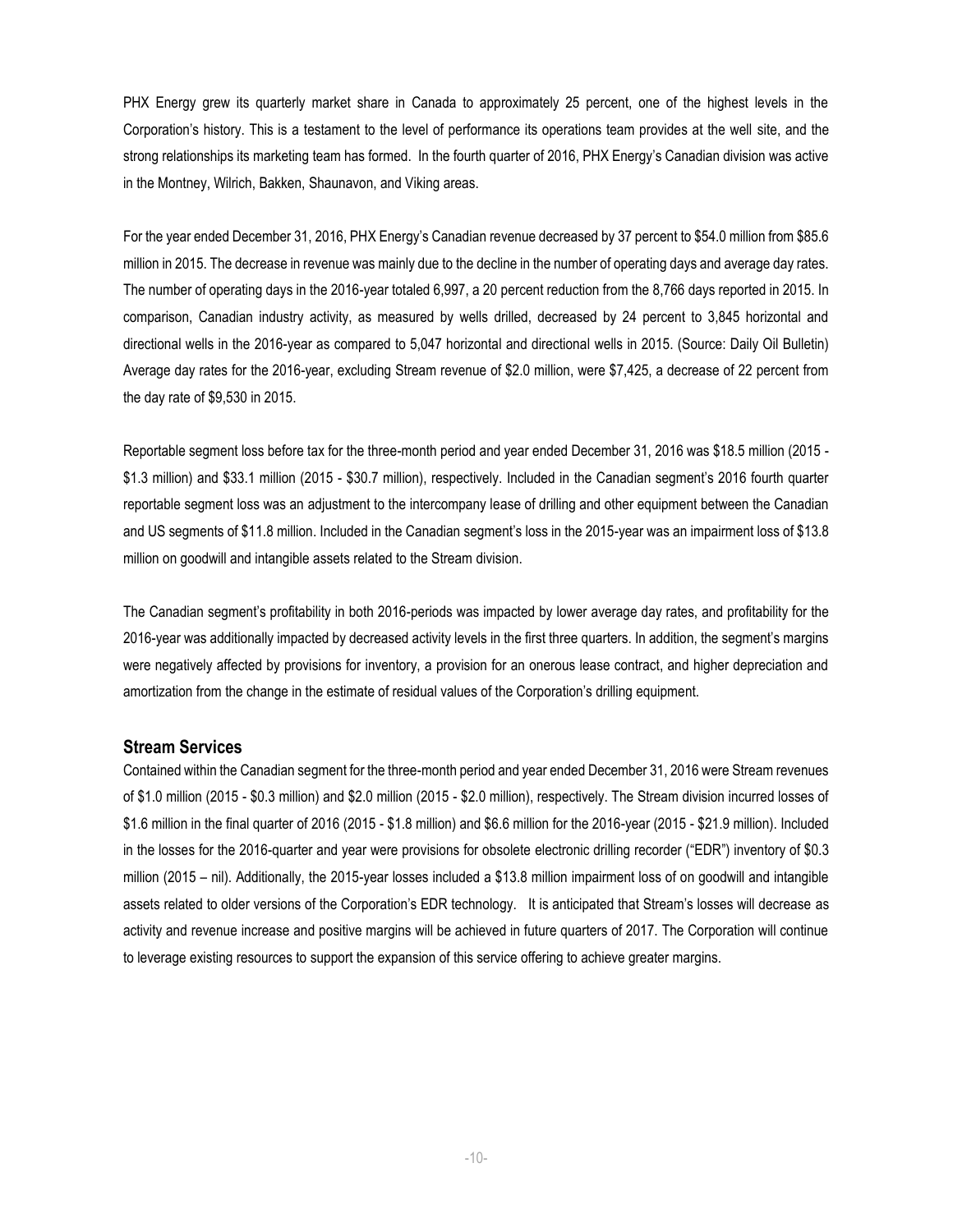### **United States**

*(Stated in thousands of dollars)*

|                                             | Three-month periods ended December 31, |         |          |          | Years ended December 31, |        |  |
|---------------------------------------------|----------------------------------------|---------|----------|----------|--------------------------|--------|--|
|                                             |                                        |         |          |          |                          | $\%$   |  |
|                                             | 2016                                   | 2015    | % Change | 2016     | 2015                     | Change |  |
| Revenue                                     | 21.721                                 | 34.587  | (37)     | 78.593   | 177.085                  | (56)   |  |
| Reportable segment profit (loss) before tax | 6.039                                  | (3.598) | n.m.     | (16.556) | (11.352)                 | 46     |  |

n.m. - not meaningful

For the three-month period ended December 31, 2016, the US segment realized revenue of \$21.7 million, a decrease of 37 percent from the \$34.6 million generated in the 2015-period. The decrease in revenue for the fourth quarter of 2016 was primarily caused by lower activity and average day rates. PHX Energy's US operating days decreased to 1,734 days in the final quarter of 2016, a reduction of 19 percent over the 2,147 days in the same 2015-period. In comparison, industry activity has declined 18 percent with the number of horizontal and directional rigs running per day falling to 530 in the fourth quarter of 2016 from 650 rigs in the comparative 2015-quarter. (Source: Baker Hughes) As a result of continued pricing pressures, average day rates, excluding the motor rental division, decreased by 22 percent in the 2016-quarter to \$12,175 from \$15,627 in the 2015-quarter.

The US industry was predominantly focused on oil well drilling in the 2016-year, and this was led by the Permian basin which represented 39 percent of the average rig count in the 2016 fourth quarter. Oil well drilling, as measured by wells drilled and excluding the motor rental division, in the three-month period ended December 31, 2016 represented 91 percent of PHX Energy's US activity. Phoenix USA remained active in the Permian, Eagle Ford, Mississippian/Woodford, Marcellus, Niobrara, Bakken and Utica basins during the 2016-quarter.

Reportable segment profit before tax for the three-month period ended December 31, 2016 was \$6.0 million as compared to a loss of \$3.6 million in the comparative 2015-period. The improved profitability of the US segment was primarily related to the adjustment on leased drilling and other equipment from the Canadian operating segment in the amount of \$11.8 million.

For the year ended December 31, 2016, US revenue decreased from \$177.1 million in 2015 to \$78.6 million, a reduction of 56 percent. The Corporation's US operating days decreased by 46 percent to 6,055 days compared to 11,189 days in 2015. In comparison, US industry activity, as measured by the average number of horizontal and directional rigs running on a daily basis, also fell by 46 percent to 449 rigs in 2016 compared to 839 rigs in 2015. (Source: Baker Hughes) Phoenix USA's average day rates, excluding the motor rental division, declined by 17 percent in the 2016-year to \$12,613 from \$15,188 in 2015.

For the year ended December 31, 2016, reportable segment loss before tax increased by 46 percent to \$16.6 million compared to the \$11.4 million in 2015. The significant decline in profitability realized in the 2016-year was primarily the result of reductions in drilling activity and average day rates over the comparable 2015-period, partially offset by the intercompany lease adjustment of \$11.8 million in the fourth quarter of 2016.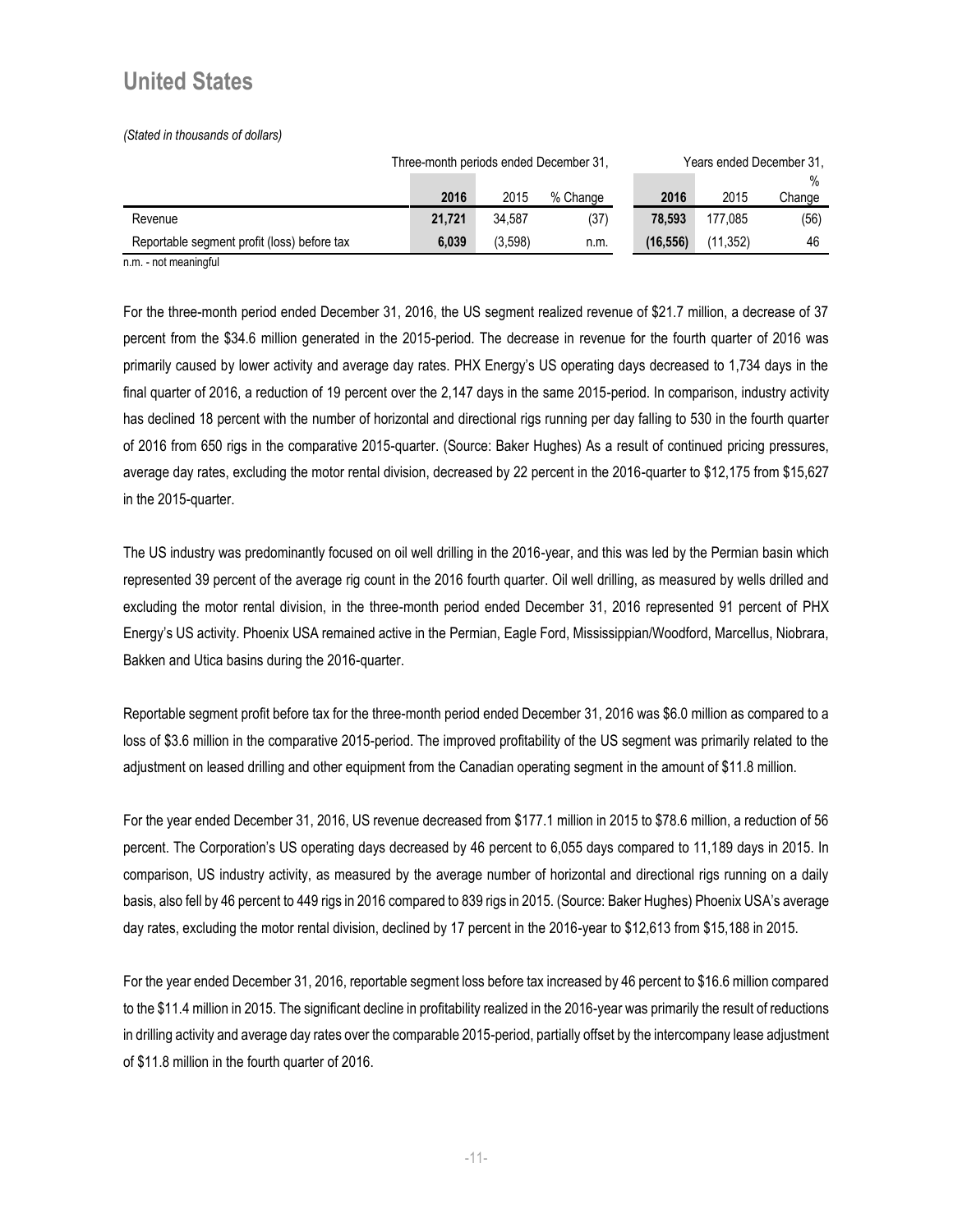### **International**

*(Stated in thousands of dollars)*

|                                             | Three-month periods ended December 31, |       |                          | Years ended December 31, |        |          |
|---------------------------------------------|----------------------------------------|-------|--------------------------|--------------------------|--------|----------|
|                                             | 2016                                   | 2015  | % Change                 | 2016                     | 2015   | % Change |
| Revenue                                     | 5.327                                  | 5,307 | $\overline{\phantom{a}}$ | 15.812                   | 24.132 | (34)     |
| Reportable segment profit (loss) before tax | 1.011                                  | 327   | n.m.                     | (455)                    | 3.881  | n.m.     |

n.m. - not meaningful

In the fourth quarter of 2016, the Corporation generated the same level of international revenue as in the 2015-quarter, \$5.3 million. With Phoenix Albania recommencing operations, international operating days in the 2016-quarter increased slightly to 709 days from 694 days in the 2015-quarter. The Corporation generated 11 percent of its 2016 fourth quarter consolidated revenue from its international operations, which is up from the 8 percent reported in the 2015-quarter.

For the year ended December 31, 2016, revenue decreased by 34 percent to \$15.8 million from \$24.1 million in the comparable 2015-period. International operating days were down 12 percent year-over-year totaling 2,485 days in 2016, as compared to the 2,829 days in the 2015-period. The decreased revenue and operating days for the 2016-year were the result of idle operations in Albania for the majority of 2016.

During the fourth quarter of 2016, Russian revenue increased to \$4.5 million, which is 20 percent greater than the \$3.7 million recorded in the comparable 2015-quarter. The increased revenue was mainly a result of increased activity and the stronger ruble. Russian operating days increased by 6 percent in the 2016-quarter to 586 days from 555 days in 2015-quarter.

Reportable segment profit from international operations for the three-month period ended December 31, 2016 was \$1.0 million (19 percent of revenue), compared to \$0.3 million (6 percent of revenue) generated in the corresponding 2015-period. The higher margins realized in the 2016-quarter was mainly driven by Albania resuming activity and the marginal strengthening of the Russian ruble against the Canadian dollar in the last quarter of 2016. For the year ended December 31, 2016, reportable segment loss was \$0.5 million as compared to a profit of \$3.9 million (16 percent of revenue) in the 2015-period. The decrease in the international operations' profitability in 2016 was a result of the idle operations in Albania for the most part of 2016.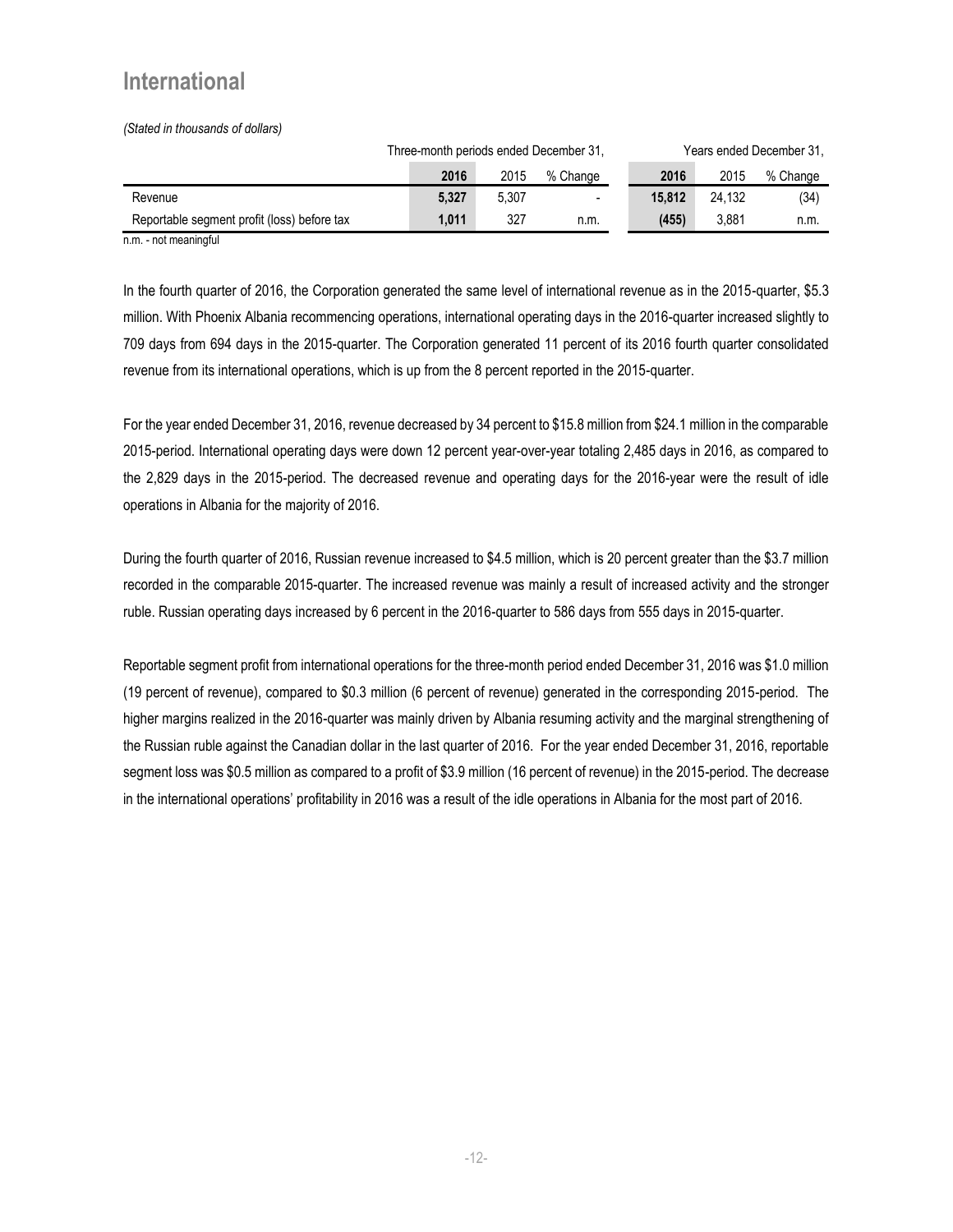## **Investing Activities**

Net cash used in investing activities for the year ended December 31, 2016 was \$5.1 million, a decrease of \$21.9 million from the \$27.0 million used in 2015. During the 2016-year, PHX Energy spent a total of \$7.8 million on the acquisition of drilling and other equipment (2015 – \$18.0 million) and received net proceeds of \$4.5 million from the involuntary disposal of drilling equipment in well bores (2015 - \$4.8 million). The 2016 capital expenditures included:

- \$4.7 million in measurement while drilling ("MWD") systems and spare components;
- \$1.4 million in EDR systems and spare components;
- \$0.7 million in machinery and equipment;
- \$0.5 million in downhole performance drilling motors; and
- \$0.5 million in other assets, including leasehold improvements.

The capital expenditure program undertaken in the year was financed generally from a combination of funds from operations, long-term debt, equity financing proceeds, and working capital.

During the year, the Corporation spent \$3.8 million in intangible assets as follows:

- \$3.1 million related to a license agreement;
- \$0.3 million in technology development;
- \$0.1 million in systems and software; and
- \$0.3 million in development costs.

The change in non-cash working capital balances of \$1.9 million (source of cash) for the year ended December 31, 2016, relates to the net change in the Corporation's trade payables that are associated with the acquisition of capital assets. This compares to a \$5.6 million (use of cash) for the year ended December 31, 2015.

## **Financing Activities**

The Corporation reported cash used in financing activities of \$2.0 million in 2016 as compared to \$28.3 million in 2015. In the 2016-year:

- the Corporation made aggregate repayments of \$25.0 million on its operating facility and syndicated facility;
- through a bought deal financing and a concurrent private placement, the Corporation issued 9,120,407 common shares for net proceeds of \$23.2 million;
- the Corporation paid dividends of \$0.4 million to shareholders; and
- issued 116,399 common shares for proceeds of \$0.2 million upon the exercise of share options.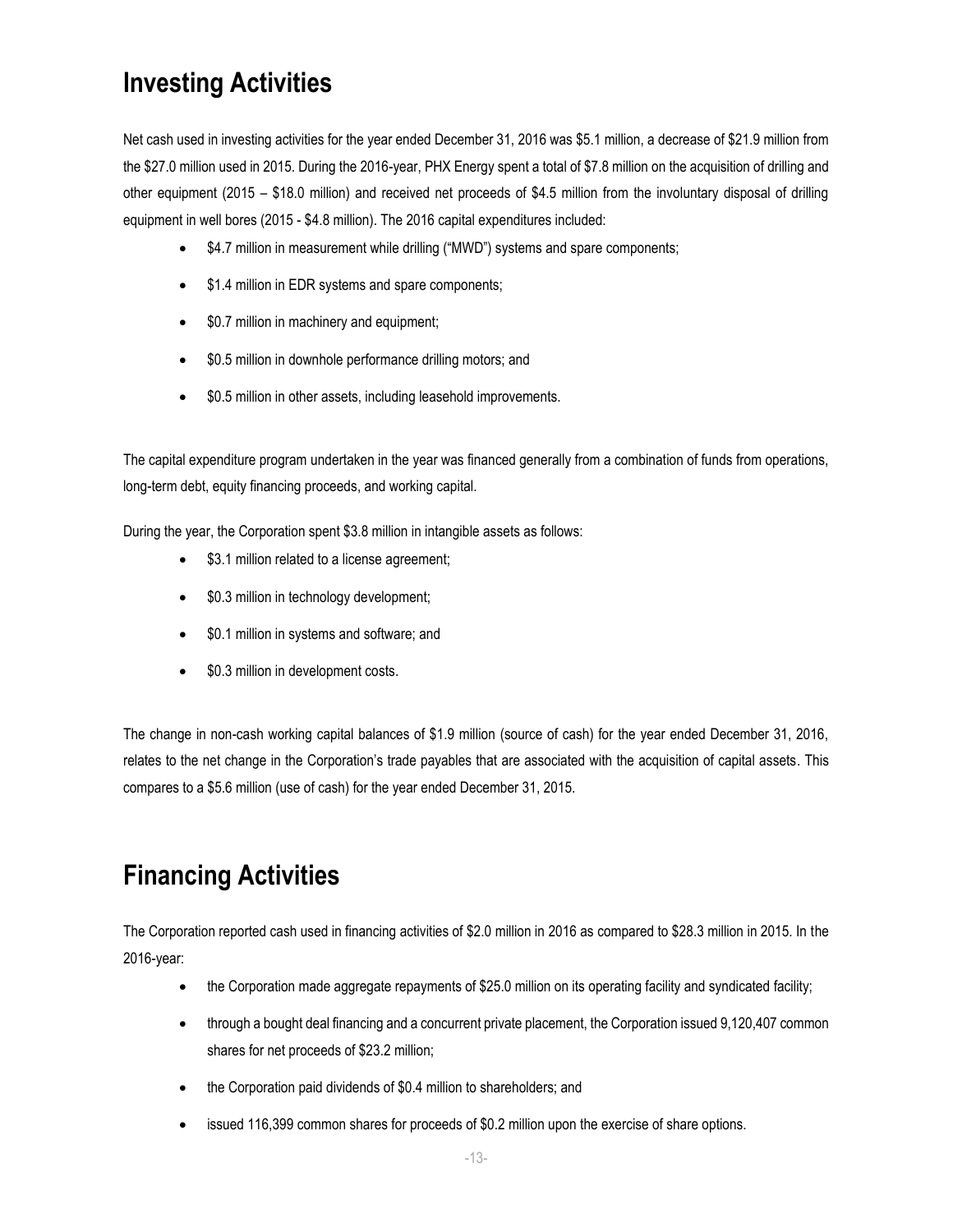## **Capital Resources**

As of December 31, 2016, the Corporation had \$27.0 million drawn on its syndicated facility, \$6.0 million drawn on its Canadian operating facility and USD\$1.5 million on its US operating facility.

On March 14, 2016, the Corporation reduced the maximum principal amount available under the Syndicated Credit Facility from CAD\$90 million to CAD\$70 million. The purpose of the decrease was to reduce the standby fees charged on unused balances under the credit facilities.

On November 7, 2016, the Corporation amended its credit agreement with its syndicate of lenders. The key amendments included:

- The Corporation further reduced the maximum principal amounts available under the Syndicated Credit Facility from CAD\$70.0 million to CAD\$48.0 million, the Operating Facility from CAD\$15.0 million to CAD\$10.0 million and the US Operating Facility from USD\$2.5 million to USD\$1.5 million. The purpose of the decrease was to reduce the standby fees charged on unused balances under the credit facilities.
- The debt to covenant EBITDA ratio and interest coverage ratio will be waived from the quarter ending December 31, 2016 to the quarter ending June 30, 2017, inclusive.
- During those quarters where the debt to covenant EBITDA ratio and interest coverage ratio are waived, the Corporation will be subject to a minimum liquidity test in which the Corporation's cash on hand plus cash available under its Credit Facilities must exceed CAD\$10.0 million.
- For the periods ending December 31, 2016 and thereafter, the following covenant EBITDA formulae and financial covenants came into effect:

|                               |                                                                                                     | Debt to<br>Covenant | <b>Interest</b><br>Coverage |
|-------------------------------|-----------------------------------------------------------------------------------------------------|---------------------|-----------------------------|
| <b>Quarter Ending</b>         | <b>Covenant EBITDA Formula</b>                                                                      | <b>EBITDA Ratio</b> | Ratio                       |
| Dec. 31, 2016                 | Covenant EBITDA for the trailing twelve-month period                                                | Waived              | Waived                      |
| Mar. 31, 2017                 | Covenant EBITDA for the trailing twelve-month period                                                | Waived              | Waived                      |
| June 30, 2017                 | Covenant EBITDA for the trailing twelve-month period                                                | Waived              | Waived                      |
| Sept. 30, 2017                | Covenant EBITDA for the three-month period ending<br>September 30, 2017 multiplied by 4             | $<$ 4.0 $x$         | $>$ 3.0 $x$                 |
| Dec. 31, 2017                 | Covenant EBITDA for the six-month period ending<br>December 31, 2017 multiplied by 2                | $<$ 4.0 $x$         | $>$ 3.0 $x$                 |
| Mar. 31, 2018                 | Covenant EBITDA for the nine-month period ending<br>March 31, 2018 multiplied by 4 and divided by 3 | < 3.5x              | $>$ 3.0 $x$                 |
| June 30, 2018                 | Covenant EBITDA for the trailing twelve-month period<br>ending June 30, 2018                        | < 3.5x              | $>$ 3.0 $x$                 |
| Quarters ending<br>thereafter | Covenant EBITDA for the trailing twelve-month period                                                | $<$ 3.0 $\times$    | $>$ 3.0 $x$                 |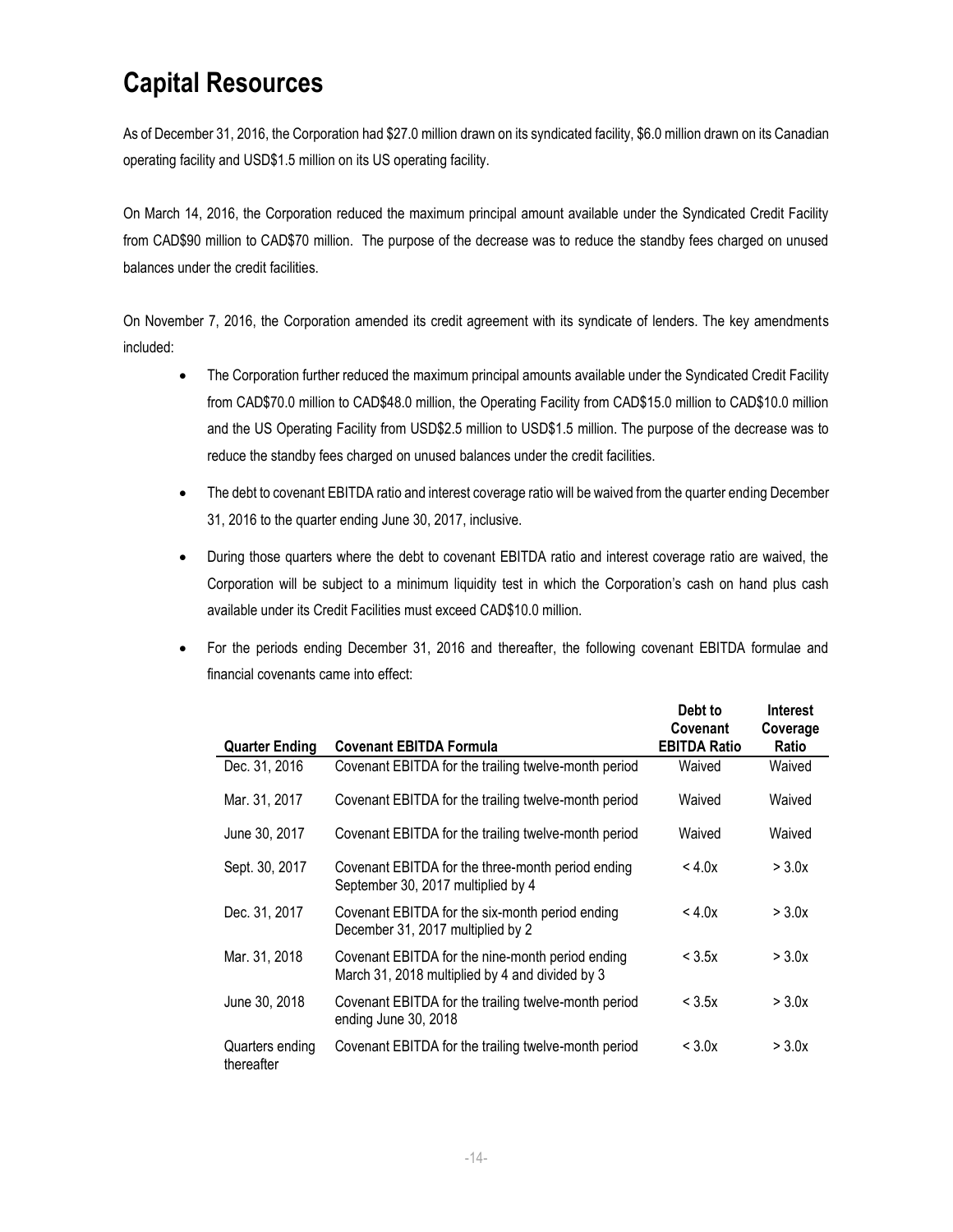- An additional negative covenant which requires the Corporation's net capital expenditures and intangible costs to not exceed budget for each fiscal year that is \$31.8 million in 2017 and \$17.5 million in 2018. The covenant also provides an incremental \$8.0 million that can be used in any of the fiscal years for the remaining tenor of the credit facilities.
- Until September 30, 2017, the applicable pricing on borrowings shall be fixed, at the Corporation's option, at the bank's prime plus a margin of 3.5 percent for base loans, or the banker's acceptance rate plus a margin of 4.5 percent.

As at December 31, 2016, the Corporation was in compliance with all its financial covenants as follows:

| Ratio                                                      | Covenant           | As at December 31, 2016 |
|------------------------------------------------------------|--------------------|-------------------------|
| Debt to covenant EBITDA                                    | Waived             | Waived                  |
| Interest coverage ratio                                    | Waived             | Waived                  |
| Net capital expenditures and intangible asset acquisitions | $<$ \$10.5 million | \$7.0 million           |
| Minimum liquidity                                          | $> $10.0$ million  | \$30.0 million          |

As at December 31, 2016, PHX Energy exceeded the minimum liquidity required under the amended credit agreement as the Corporation had \$7.0 million in cash-on-hand and \$23.0 million available to be drawn from its credit facilities.

The credit facilities are secured by substantially all of the Corporation's assets.

### **Cash Requirements for Capital Expenditures**

Historically, the Corporation has financed its capital expenditures and acquisitions through cash flows from operating activities, debt and equity. The 2017 capital budget has been set at \$25.0 million subject to quarterly review of the Board of Directors. These planned expenditures are expected to be financed mainly from the proceeds of the equity financing completed on February 2, 2017. However, if a sustained period of market and commodity price uncertainty and financial market volatility persists in 2017, the Corporation's activity levels, cash flows and access to credit may be negatively impacted, the proceeds from the equity financing may be required to fund operations, and the expenditure level would be reduced accordingly. Conversely, if future growth opportunities present themselves, the Corporation would look at expanding this planned capital expenditure amount.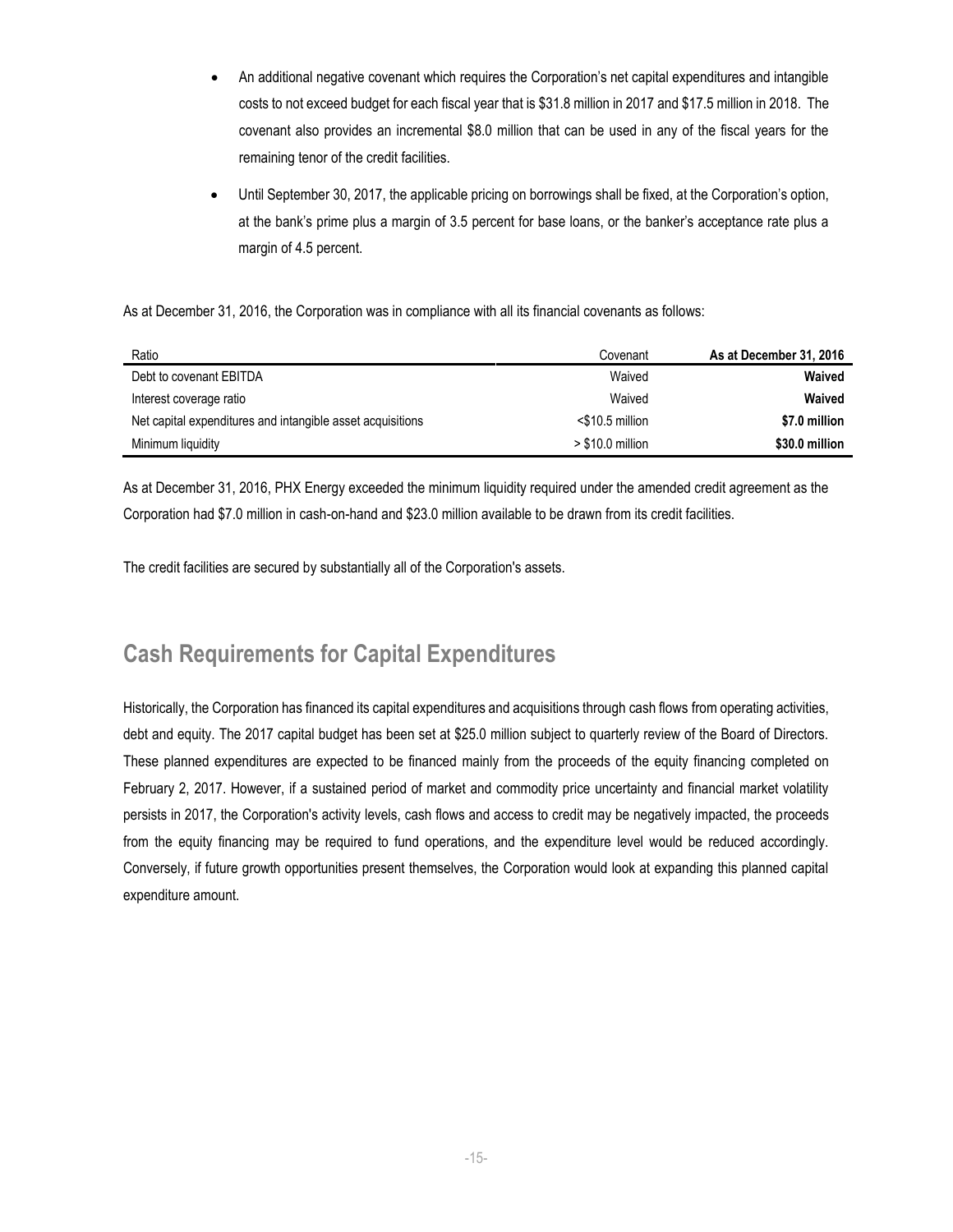## **Outlook**

Although 2016 will be remembered as one of the most challenging years in the Corporation's history, in the fourth quarter of 2016 there were some signs of recovery. In the first months of 2017, industry activity has continued to show signs of improvement as commodity prices have appeared to stabilize.

In North America, PHX Energy's 2017 operating days are currently ahead of forecast, continuing the momentum that started to take hold in the fourth quarter of 2016. Canadian operations grew market share adding to PHX Energy's client base, and in the US, marketing efforts continued to focus on the operating regions with higher volumes of activity, namely the Permian basin. Activity also improved in the Corporation's international operations during the fourth quarter of 2016. PHX Energy continues to view Russia as a very attractive market and expects to see further growth in coming quarters.

Although rig counts are moving in a positive direction, the industry is slow to accept much needed improvements to pricing for directional drilling services. Day rates charged to clients dropped far below what would be considered sustainable levels during the depths of the downturn in 2016 and PHX Energy is anticipating day rates will somewhat recover as market conditions stabilize.

Even with the positive trends developing in the industry, Management remains diligently focused on the financial position of the Corporation and continues to execute strategies to protect its financial health. In 2016, long-term debt was reduced by \$31.0 million and numerous cost saving initiatives were implemented. This disciplined approach to financial management will continue as the industry recovers. PHX Energy has already completed an equity financing in 2017 with the intention of using the net proceeds of \$29.3 million to reduce bank indebtedness, which will then be available to be redrawn and applied to fund the Corporation's capital expenditure program. The Corporation sees many opportunities in 2017 and the bulk of this capital spending is earmarked for higher margin products that will fuel growth in 2017, mainly Stream's EDR technology and Velocity Real-Time System ("Velocity").

#### **Technology Development**

One of PHX Energy's core strategies is focused on providing differentiating technology that enables a higher level of drilling performance, optimizes drilling efficiencies and supports growth in sectors with greater profitability. The Corporation remained committed to this strategy despite the challenges faced in 2016. Management adapted initiatives to ensure technology development persisted in the downturn and PHX Energy would emerge with a strong competitive advantage.

One of the first differentiating technologies released as part of this strategy was an MWD platform that redefined the capabilities and performance of traditional MWD systems. In 2015, PHX Energy introduced Velocity to the market. With superior reliability and advanced downhole measurements, demand for this system quickly outpaced supply. In 2016, PHX Energy was able to increase its fleet and the Corporation exited the year with a job capacity of 35 systems. The majority of Velocity systems were, and continue to be, deployed in the Permian basin where the technology offers a significant advantage and the rig count is the strongest in North America. Even with this expansion, the fleet is operating at maximum capacity and PHX Energy intends to increase its fleet to 65 systems by the end of 2017. The Corporation will continue to leverage this technology to gain market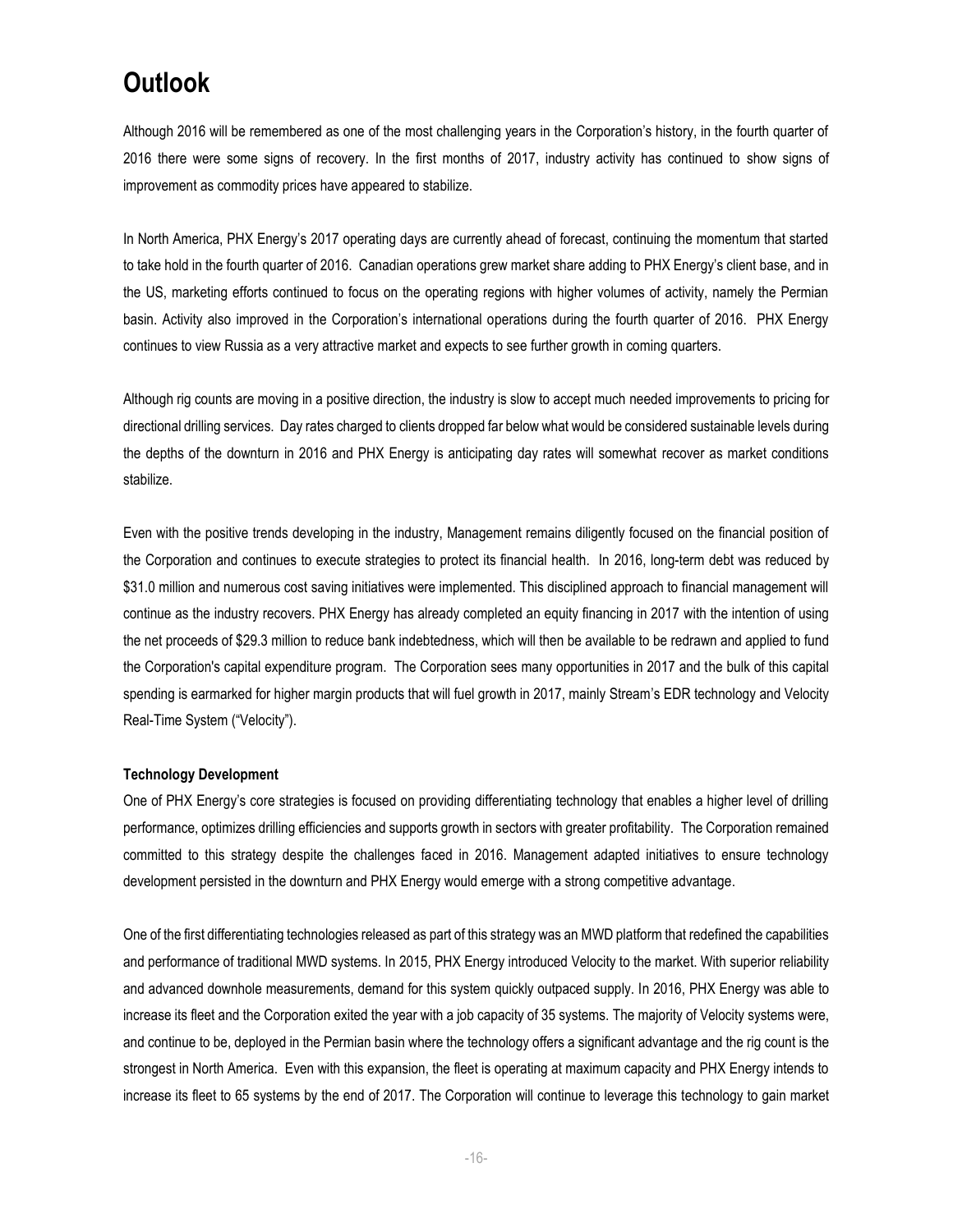share, and in addition, is considering alternative business models that allow for accelerated market penetration with improved margins.

In 2016, PHX Energy's EDR division, Stream, commercialized its DataStream EDR product line (the "DataStream EDR"). Since its official release in the third quarter of 2016, the DataStream EDR has quickly gained acceptance in the Canadian market. Stream was operating at maximum capacity by the end of 2016 and given the successful deployment of the new product line, PHX Energy intends on increasing the DataStream fleet throughout 2017. The launch of the DataStream EDR platform is a milestone for the Corporation as it has successfully diversified PHX Energy's service portfolio. Engineering and development efforts are focused on expanding upon the core product offering to further differentiate Stream's services, with a focus on greater automation of well site processes.

With the successful launch of Velocity and DataStream EDR, in 2017 the Corporation will focus its engineering efforts towards the development of a new performance motor technology, with the vision of adding one of the most powerful performance drilling motors on the market to its suite of differentiating products. Additionally, PHX Energy believes that the industry will continue to demand greater well site intelligence as operators continue to be driven by efficiency. The Corporation has developed an advanced well site system ("Connect") that offers customers enhanced access to data when used in combination with existing PHX Energy commercial services. Connect has been operating as a standalone system in the Canadian market since the fourth quarter of 2016.

As the next phase of its engineering initiatives reach commercialization, PHX Energy will continue to focus on creating a competitive advantage by leveraging and integrating these technologies to offer a completely unique service model.

Michael Buker, President February 22, 2017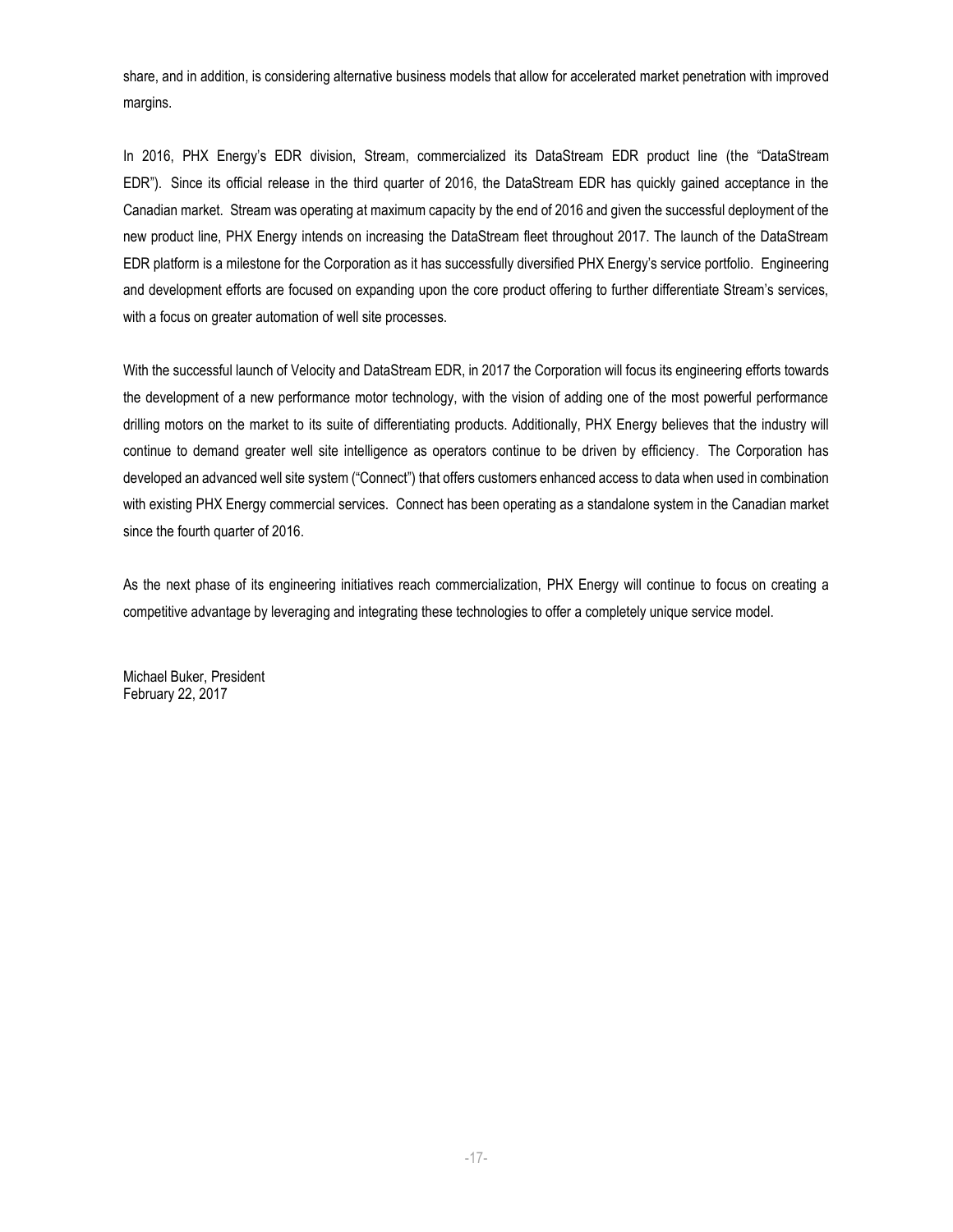## **Non-GAAP Measures**

### **1) Adjusted EBITDA**

Adjusted EBITDA, defined as earnings before finance expense, income taxes, depreciation and amortization, impairment losses on goodwill and intangible assets, provisions for the settlement of litigations, equity and cash-settled share-based payments, severance costs, provisions for inventory and provisions for onerous contracts, is not a financial measure that is recognized under GAAP. However, Management believes that adjusted EBITDA provides supplemental information to net earnings that is useful in evaluating the results of the Corporation's principal business activities before considering certain charges, how it was financed and how it was taxed in various countries. Investors should be cautioned, however, that adjusted EBITDA should not be construed as an alternative measure to net earnings determined in accordance with GAAP. PHX Energy's method of calculating adjusted EBITDA may differ from that of other organizations and, accordingly, its adjusted EBITDA may not be comparable to that of other companies.

The following is a reconciliation of net earnings to adjusted EBITDA:

|                                                        | Three-month periods ended December 31, |         | Years periods ended December 31, |           |  |
|--------------------------------------------------------|----------------------------------------|---------|----------------------------------|-----------|--|
|                                                        | 2016                                   | 2015    | 2016                             | 2015      |  |
| Net loss                                               | (15,074)                               | (3,782) | (46, 517)                        | (42, 489) |  |
| Add:                                                   |                                        |         |                                  |           |  |
| Depreciation and amortization                          | 10,886                                 | 14.454  | 49,752                           | 48,283    |  |
| Provision for (Recovery of) income taxes               | 116                                    | (3,229) | (13, 383)                        | (13, 577) |  |
| Finance expense                                        | 502                                    | 642     | 1,952                            | 3,472     |  |
| Impairment losses on goodwill and<br>intangible assets |                                        |         |                                  | 13,824    |  |
| Provision for settlement of litigations                |                                        |         |                                  | 6,533     |  |
| Equity-settled share-based payments                    | 165                                    | 58      | 1,542                            | 877       |  |
| Cash-settled share-based payments (recoveries)         | 1,585                                  | (70)    | 4,094                            | (305)     |  |
| Severance costs                                        | 385                                    | 1,049   | 2,091                            | 6,473     |  |
| Provision for inventory                                | 2,317                                  | 540     | 3,217                            | 540       |  |
| Provision for onerous contracts                        | 2,300                                  |         | 2,300                            |           |  |
| Adjusted EBITDA as reported                            | 3,182                                  | 9,662   | 5,048                            | 23,631    |  |

*(Stated in thousands of dollars)*

Adjusted EBITDA per share - diluted is calculated using the treasury stock method whereby deemed proceeds on the exercise of the share options are used to reacquire common shares at an average share price. The calculation of adjusted EBITDA per share on a dilutive basis does not include anti-dilutive options.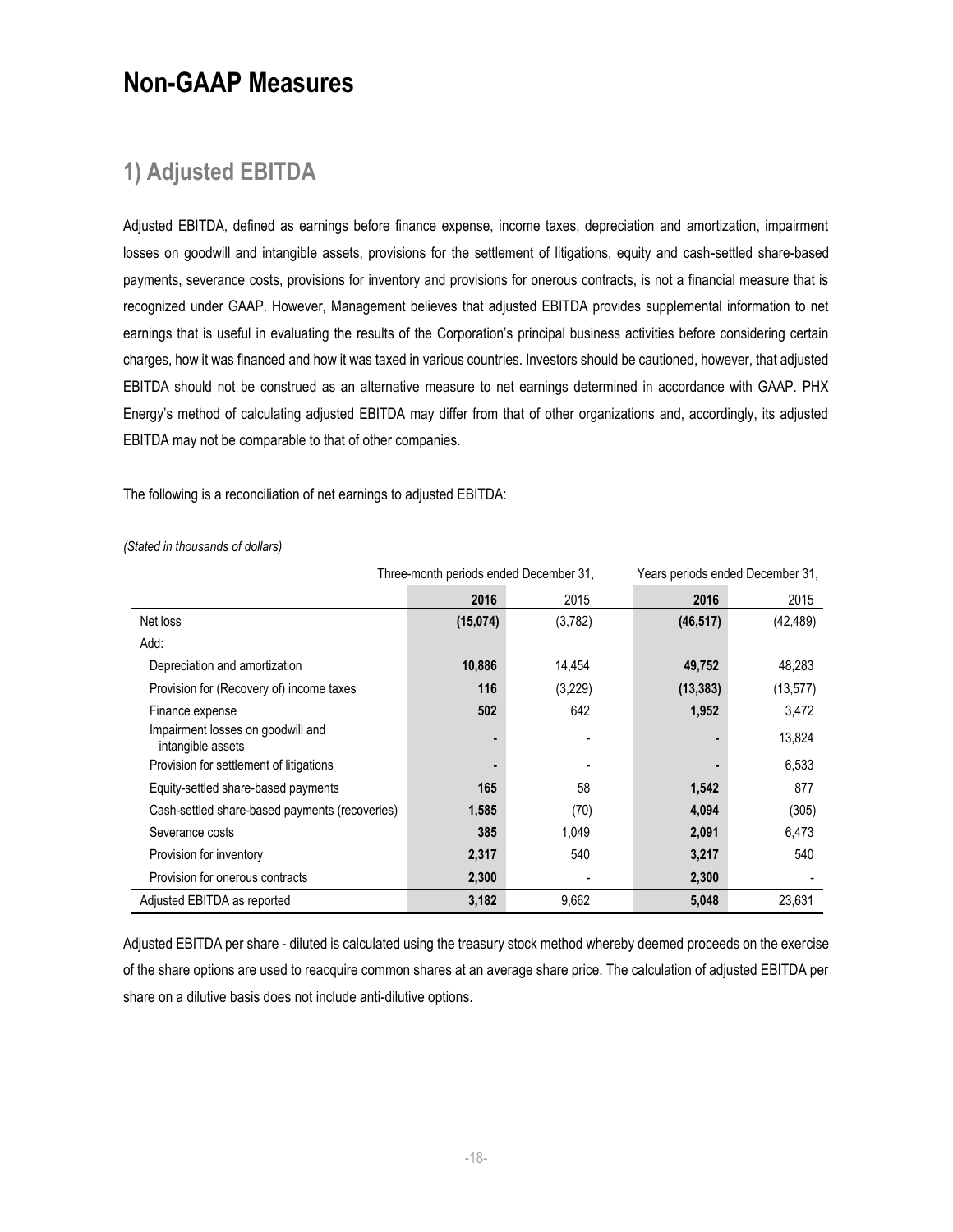## **2) Funds from Operations**

Funds from operations is defined as cash flows generated from operating activities before changes in non-cash working capital, interest paid, and income taxes paid. This is not a measure recognized under GAAP. Management uses funds from operations as an indication of the Corporation's ability to generate funds from its operations before considering changes in working capital balances and interest and taxes paid. Investors should be cautioned, however, that this financial measure should not be construed as an alternative measure to cash flows from operating activities determined in accordance with GAAP. PHX Energy's method of calculating funds from operations may differ from that of other organizations and, accordingly, it may not be comparable to that of other companies.

The following is a reconciliation of cash flows from operating activities to funds from operations:

*(Stated in thousands of dollars)*

|                                          | Three-month periods ended December 31, |         | Years ended December 31, |           |  |
|------------------------------------------|----------------------------------------|---------|--------------------------|-----------|--|
|                                          | 2016                                   | 2015    | 2016                     | 2015      |  |
| Net cash flows from operating activities | 359                                    | 18.353  | 5,091                    | 61,303    |  |
| Add (deduct):                            |                                        |         |                          |           |  |
| Changes in non-cash working capital      | 1,791                                  | (8,065) | (1, 470)                 | (50, 815) |  |
| Interest paid                            | 400                                    | 781     | 1,382                    | 3,120     |  |
| Income taxes paid (recovered)            | (490)                                  | (1,540) | (4, 444)                 | 238       |  |
| Funds from operations                    | 2,060                                  | 9.529   | 559                      | 13.846    |  |

Funds from operations per share - diluted is calculated using the treasury stock method whereby deemed proceeds on the exercise of the share options are used to reacquire common shares at an average share price. The calculation of funds from operations per share on a dilutive basis does not include anti-dilutive options.

### **3) Debt to Covenant EBITDA Ratio**

Debt is represented by loans and borrowings. Covenant EBITDA, for purposes of the calculation of this covenant ratio, is represented by net earnings for a rolling four quarter period, adjusted for finance expense, provision for income taxes, depreciation and amortization, equity-settled share-based payments, unrealized foreign exchange losses, impairment losses on goodwill and intangible assets, loss on disposition of drilling equipment, severance costs, provision for inventory obsolescence and provision for the settlement of litigations, subject to the restrictions provided in the amended credit agreement.

The debt to covenant EBITDA ratio was waived from the quarter ending December 31, 2016 to the quarter ending June 30, 2017, inclusive.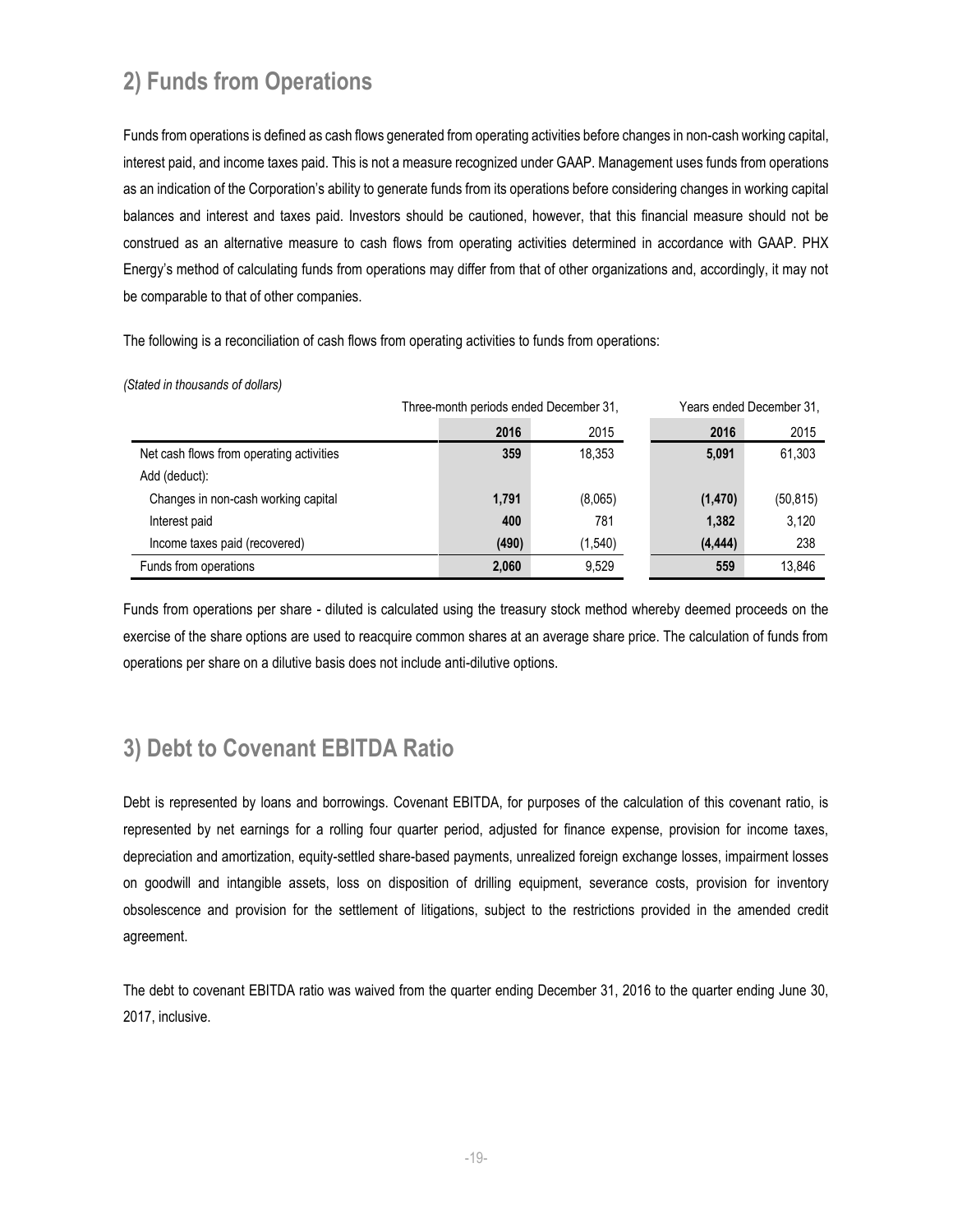## **About PHX Energy Services Corp.**

The Corporation, through its directional drilling subsidiary entities, provides horizontal and directional drilling technology and services to oil and natural gas producing companies in Canada, the US, Russia and Albania. PHX Energy also provides EDR technology and services.

PHX Energy's Canadian directional drilling operations are conducted through Phoenix Technology Services LP. The Corporation maintains its corporate head office, research and development, Canadian sales, service and operational centers in Calgary, Alberta. In addition, PHX Energy has a facility in Estevan, Saskatchewan. PHX Energy's US operations, conducted through the Corporation's wholly-owned subsidiary, Phoenix Technology Services USA Inc. ("Phoenix USA"), is headquartered in Houston, Texas. Phoenix USA has sales and service facilities in Houston, Texas; Denver, Colorado; Casper, Wyoming; Midland, Texas; Bellaire, Ohio; and Oklahoma City, Oklahoma. Internationally, PHX Energy has sales offices and service facilities in Russia and Albania, and administrative offices in Nicosia, Cyprus, Dublin, Ireland and Luxembourg City, Luxembourg.

PHX Energy markets its EDR technology and services in Canada through its division, Stream Services, which has an office and operations center in Calgary, Alberta. EDR technology is marketed worldwide outside Canada through its wholly-owned subsidiary Stream Services International Inc.

For further information please contact: John Hooks, CEO; Michael Buker, President; or Cameron Ritchie, Senior Vice President Finance and CFO

PHX Energy Services Corp. Suite 1400, 250 2nd Street SW Calgary, Alberta T2P 0C1 Tel: 403-543-4466 Fax: 403-543-4485 [www.phxtech.com](http://www.phoenixcan.com/)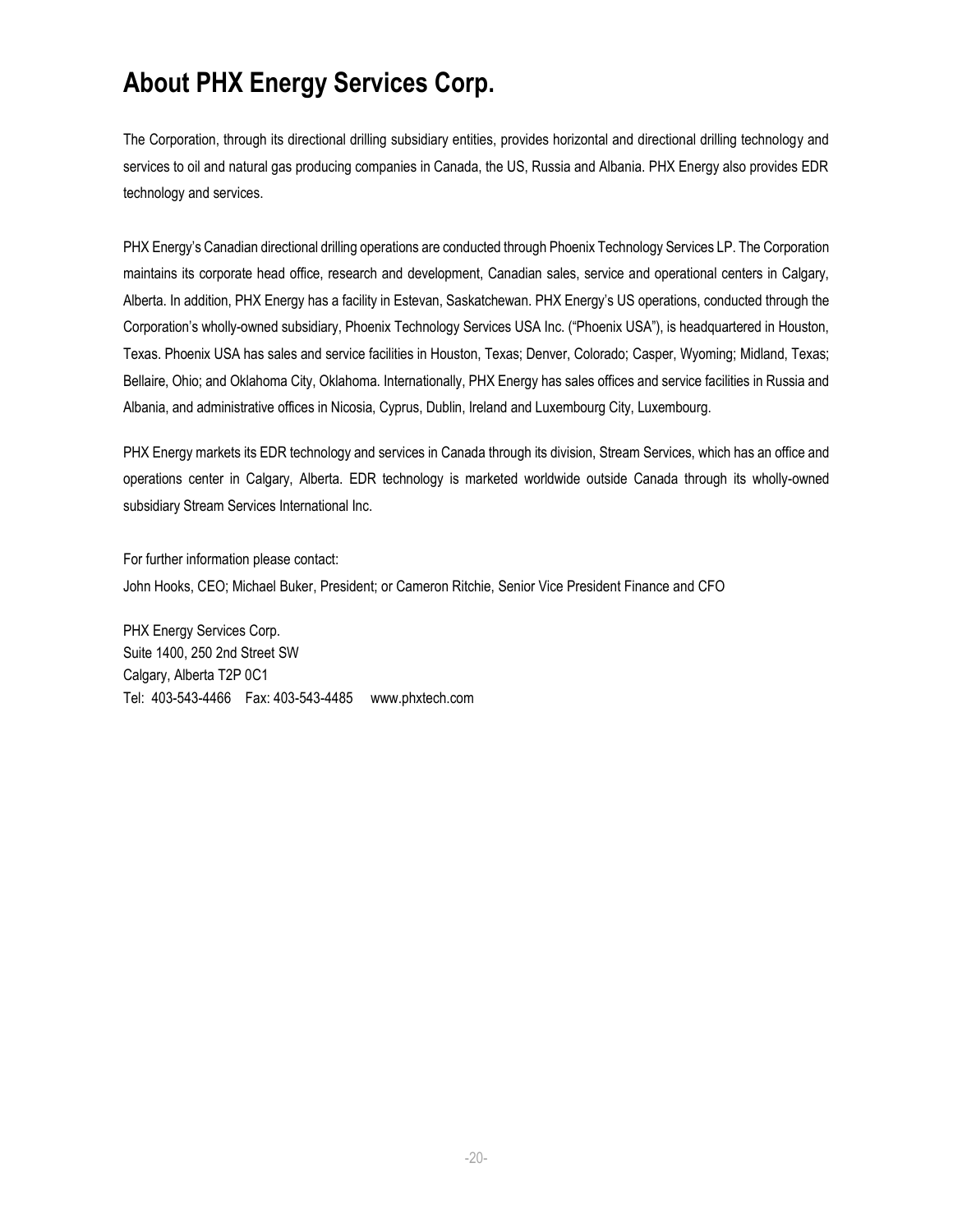## **Consolidated Statements of Financial Position**

|                                        | December 31, 2016 | December 31, 2015 |
|----------------------------------------|-------------------|-------------------|
| <b>ASSETS</b>                          |                   |                   |
| Current assets:                        |                   |                   |
| Cash and cash equivalents              | \$<br>7,007,293   | \$<br>9,007,808   |
| Trade and other receivables            | 41,552,796        | 44,694,812        |
| Inventories                            | 24,988,472        | 30,261,260        |
| Prepaid expenses                       | 2,613,716         | 2,869,018         |
| Current tax assets                     | 5,293,489         | 4,996,279         |
| Total current assets                   | 81,455,766        | 91,829,177        |
| Non-current assets:                    |                   |                   |
| Drilling and other equipment           | 121, 172, 229     | 166,113,852       |
| Goodwill                               | 8,876,351         | 8,876,351         |
| Intangible assets                      | 26,302,314        | 25,025,202        |
| Deferred tax assets                    | 10,687,684        | 1,581,847         |
| Total non-current assets               | 167,038,578       | 201,597,252       |
| <b>Total assets</b>                    | \$<br>248,494,344 | \$<br>293,426,429 |
| LIABILITIES AND SHAREHOLDERS' EQUITY   |                   |                   |
| Current liabilities:                   |                   |                   |
| Operating facility                     | \$<br>6,031,547   | \$                |
| Trade and other payables               | 31,194,630        | 30,373,003        |
| Dividends payable                      |                   | 415,670           |
| <b>Total current liabilities</b>       | 37,226,177        | 30,788,673        |
| Non-current liabilities:               |                   |                   |
| Loans and borrowings                   | 29,014,050        | 60,000,000        |
| Provision for onerous contracts        | 2,300,000         |                   |
| Deferred income                        | 1,566,671         | 1,700,003         |
| Total non-current liabilities          | 32,880,721        | 61,700,003        |
| Equity:                                |                   |                   |
| Share capital                          | 237,539,242       | 213,604,045       |
| Contributed surplus                    | 6,817,458         | 5,390,124         |
| Retained earnings                      | (82,910,425)      | (36, 393, 629)    |
| Accumulated other comprehensive income | 16,941,171        | 18,337,213        |
| Total equity                           | 178,387,446       | 200,937,753       |
| Total liabilities and equity           | \$<br>248,494,344 | \$<br>293,426,429 |
|                                        |                   |                   |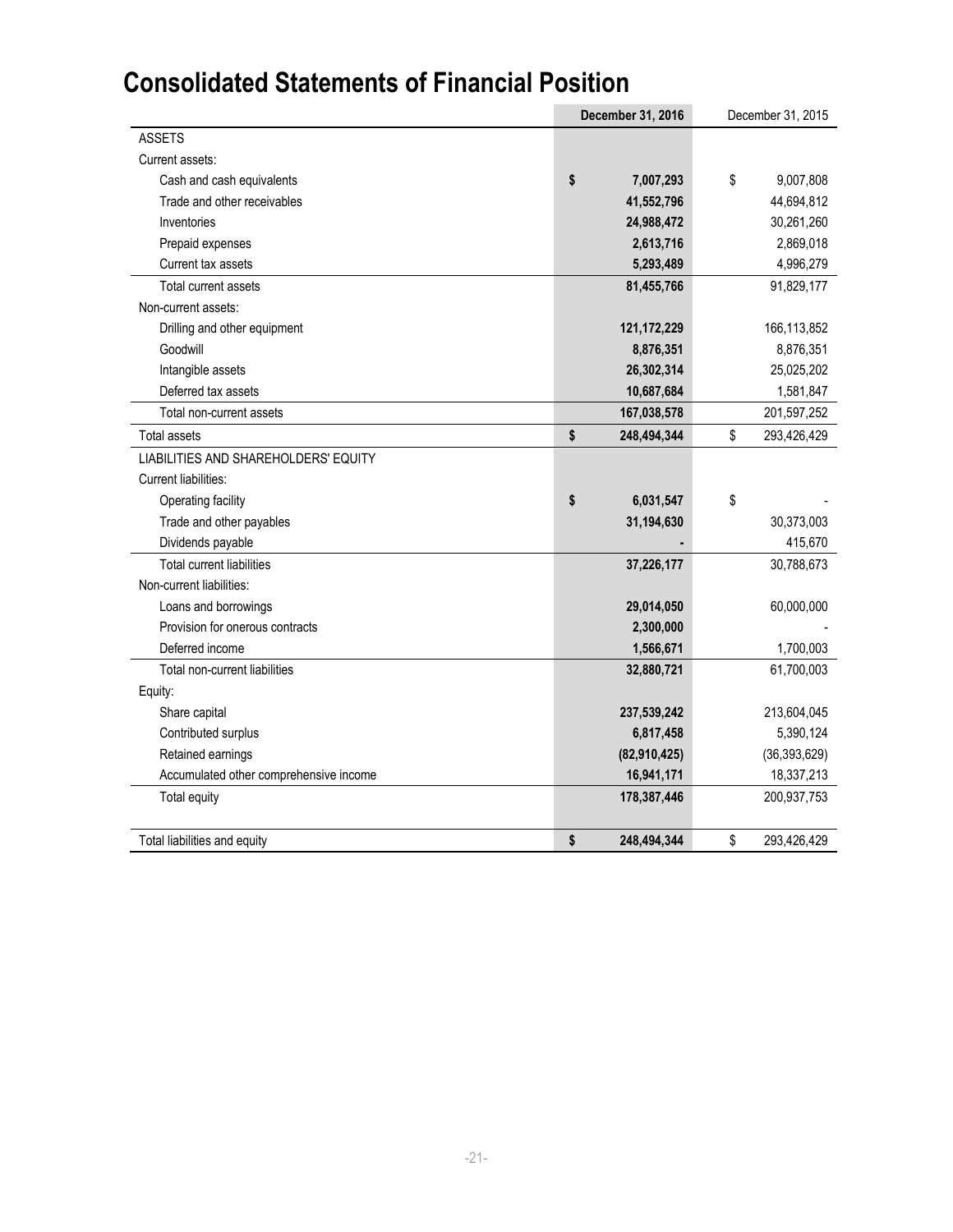# **Consolidated Statements of Comprehensive Income (Loss)**

|                                                        | Three-month periods ended December 31, |                |    | Years ended December 31, |                      |    |                |
|--------------------------------------------------------|----------------------------------------|----------------|----|--------------------------|----------------------|----|----------------|
|                                                        |                                        | 2016           |    | 2015                     | 2016                 |    | 2015           |
|                                                        |                                        | (Unaudited)    |    | (Unaudited)              |                      |    |                |
| Revenue                                                | \$                                     | 46,628,582     | \$ | 56,138,403               | \$<br>148,400,609    | \$ | 286,780,151    |
| Direct costs                                           |                                        | 49,589,582     |    | 53,433,795               | 172,495,460          |    | 275,631,998    |
| Gross profit (loss)                                    |                                        | (2,961,000)    |    | 2,704,608                | (24, 094, 851)       |    | 11,148,153     |
| Expenses:                                              |                                        |                |    |                          |                      |    |                |
| Selling, general and administrative                    |                                        |                |    |                          | 31,627,880           |    | 37,282,867     |
| expenses                                               |                                        | 9,914,244      |    | 7,663,549                |                      |    |                |
| Research and development expenses                      |                                        | 669,028        |    | 498,380                  | 2,000,895            |    | 2,287,739      |
| Finance expense                                        |                                        | 501,767        |    | 641,842                  | 1,952,106            |    | 3,471,589      |
| Other expense (income)                                 |                                        | 912,033        |    | 911,126                  | 224,052              |    | 3,814,985      |
| Impairment losses on goodwill and<br>intangible assets |                                        |                |    |                          |                      |    | 13,823,514     |
| Provision for settlement of litigations                |                                        |                |    |                          |                      |    | 6,533,426      |
|                                                        |                                        | 11,997,072     |    | 9,714,897                | 35,804,933           |    | 67,214,120     |
|                                                        |                                        |                |    |                          |                      |    |                |
| Loss before income taxes                               |                                        | (14,958,072)   |    | (7,010,289)              | (59, 899, 784)       |    | (56,065,967)   |
|                                                        |                                        |                |    |                          |                      |    |                |
| Provision for (Recovery of) income taxes               |                                        | 697,433        |    |                          |                      |    |                |
| Current                                                |                                        | (581, 042)     |    | (1,819,060)              | (4,606,066)          |    | (3,381,800)    |
| Deferred                                               |                                        |                |    | (1,409,661)              | (8,776,922)          |    | (10, 195, 322) |
|                                                        |                                        | 116,391        |    | (3,228,721)              | (13, 382, 988)       |    | (13, 577, 122) |
| Net loss                                               |                                        | (15,074,463)   |    | (3,781,568)              | (46, 516, 796)       |    | (42, 488, 845) |
| Other comprehensive income (loss)                      |                                        |                |    |                          |                      |    |                |
| Foreign currency translation                           |                                        | 3,518,743      |    | 2,939,393                | (1, 396, 042)        |    | 18,401,692     |
| Total comprehensive loss for the period                | \$                                     | (11, 555, 720) | \$ | (842, 175)               | \$<br>(47, 912, 838) | \$ | (24,087,153)   |
| Loss per share - basic                                 | \$                                     | (0.30)         | \$ | 0.03                     | \$<br>(1.01)         | \$ | (1.10)         |
| Loss per share - diluted                               | S                                      | (0.30)         | \$ | 0.03                     | \$<br>(1.01)         | \$ | (1.10)         |